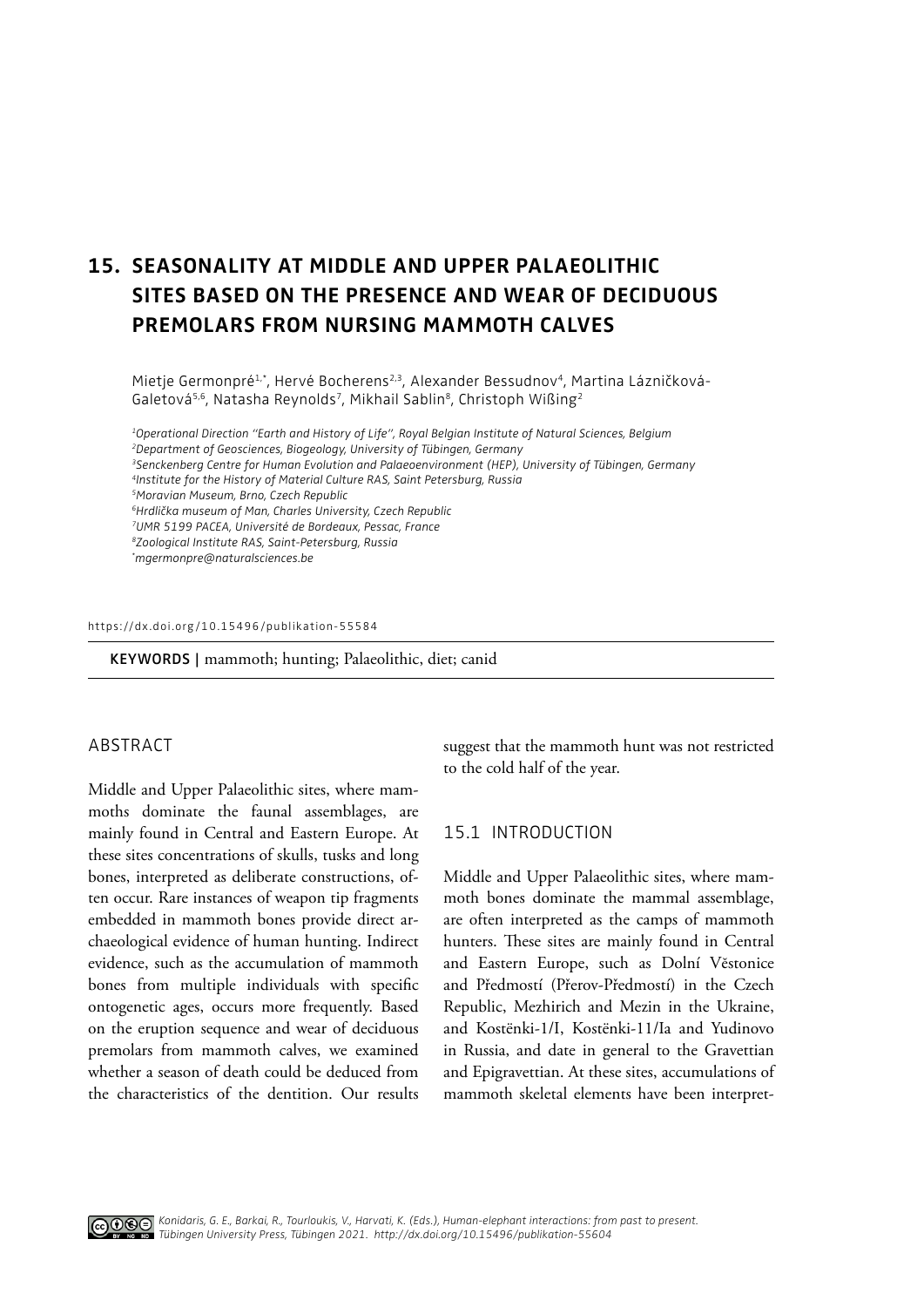ed as the remains of architectural constructions, places of storage and/or middens (Soffer, 1985; Svoboda et al., 2005, 2019; Germonpré et al., 2008; Iakovleva, 2015; Pryor et al., 2020; Sablin et al., submitted). Some prehistorians assume that these mammoth bones are derived from animals that have been hunted and slaughtered, and then transported to the camp (Germonpré et al., 2008; Péan, 2015). Others have argued that Palaeolithic hunter-gatherers built their camps near the places, where mammoths died from a natural cause (Soffer, 1985). However, at several Upper Palaeolithic sites, direct evidence, such as a fragment of a weapon tip embedded in a bone, testifes to the violence of the mammoth hunt (e.g., Praslov, 2000; Nikolskiy and Pitulko, 2013). In addition, also indirect evidence, such as the accumulation of bones from a multitude of individuals with specifc ontogenetic ages, suggests an intentional hunting of mammoths (e.g., Svoboda et al., 2005; Germonpré et al., 2008, 2014; Brugère, 2014; Péan, 2015; Reynolds et al., 2019). In this study, we adhere to the idea that Palaeolithic hunter-gatherers organized mammoth hunts.

Recent elephants create pathways between important places, such as water points, fodder places, mineral springs, and socializing sites (Haynes, 1991, 2017). In Canada, successive mammoth tracks following the bank of a palaeo-river valley indicate that mammoth herds used the same trails over a period of at least two centuries (McNeil et al., 2005). Mammoths probably followed traditional trails for generations. Palaeolithic hunters could have used these paths to track the animals. Alternatively, they could have sneaked up to mammoths that were grazing in moist meadows or drinking water at river shores and attacked while the herd was distracted (Velichko and Zelikson, 2005; Germonpré et al., 2008; Haynes, 2017; Wilczyński et al., 2019). Palaeolithic hunters could have targeted the matriarch frst by attempting to strike the animal from the rear side, aiming to hit vital organs (cf. Nikolskiy and Pitulko, 2013) and could then have killed the younger members of the herd. According to Wilczyński et al. (2019), human hunting of mammoths was probably executed by groups of hunters using spear-throwers, throwing spears in sequence. The initial butchering of the hunted mammoths probably took place at the kill site (Germonpré et al., 2008). Body parts of the mammoth carcasses were then brought back to the camp, perhaps with the help of Palaeolithic dogs (Germonpré et al., 2012, 2020).

In this contribution, our goal is to determine whether mammoth hunting was limited to the cold half of the year or occurred as well during warmer seasons. To answer these queries, we assigned an age of death to the dental remains of mammoth calves that were found at several late Middle and Upper Palaeolithic sites, aiming to deduce their season of death. We frst provide an overview of the theoretical basis for attributing an age to the dental remains from mammoths and list the material studied here. Then, we present a non-exhaustive list of Middle and Upper Palaeolithic sites in Western, Central and Eastern Europe that contain important mammoth assemblages. Subsequently, we provide the results of the palaeobiological analyses. In the discussion, we compare the obtained results from the studied sites with those from published resources, and summarize some archaeological and palaeobiological consequences. The final section provides our conclusions.

# 15.2 METHODS AND MATERIAL

Laws (1966) established 30 age groups (I–XXX) for the extant African elephant *Loxodonta africana*, based on the progress of eruption and wear of the cheek teeth, and allocated real ages in African Equivalent Years (AEY) to these groups. In this study, we follow Laws' groups in order to estimate the age at death of woolly mammoth (*Mammuthus primigenius*) calves from their deciduous premolars (DP; both for the upper and lower dentition). The anatomical position of the teeth was identifed using the dimensions and number of plates, following Musil (1968), Maglio (1973) and Germonpré (1993), except for the mammoth decid-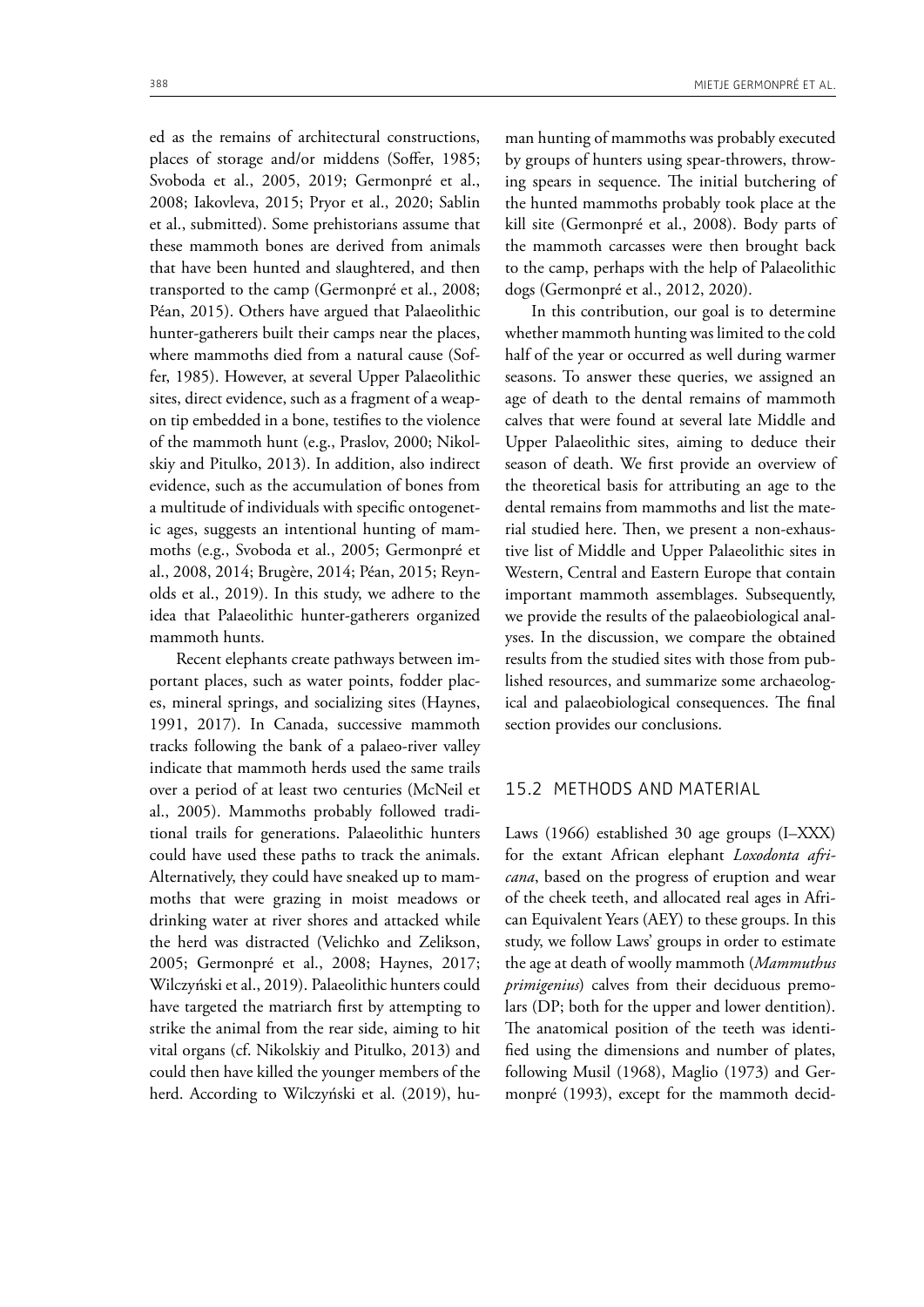| LAWS' AGE<br><b>GROUP</b> | <b>МАММОТН</b><br><b>CALF</b> | <b>REFERENCES</b>                                        | AGE IN<br><b>MONTHS</b> | <b>SEASON OF</b><br><b>DEATH</b> | <b>DESCRIPTION OF DECIDUOUS</b><br><b>DENTITION</b>              |
|---------------------------|-------------------------------|----------------------------------------------------------|-------------------------|----------------------------------|------------------------------------------------------------------|
|                           | Lyuba                         | Rountrey et al.<br>(2012)                                | $0 - 1$                 | early spring                     | DP2: no/little wear; DP3: germ<br>with complete crown            |
| $\mathbf{I}$              | Khroma                        | Grigoriev et al.<br>(2012); Maschenko<br>et al. (2013)   | $\overline{2}$          | spring                           | DP2: completely worn; DP3:<br>erupting with first plates in wear |
| $\mathbf{III}$            |                               |                                                          | ca. $3-6$               | summer                           | DP2: well worn; DP3: moderately<br>worn                          |
| IV                        | Oimya-<br>konskii             | Boeskorov et al.<br>$(2007)$ ; Rountrey<br>et al. (2012) | 7.4                     | autumn/winter                    | DP2: lost; DP3: well worn; DP4:<br>erupting/slightly worn        |
| V                         |                               |                                                          | $>12$                   |                                  | DP3: completely worn; DP4: mode-<br>rately worn                  |
| VI                        | $\overline{\phantom{a}}$      | Craig (table A2) in<br>Haynes (1991)                     | 52                      |                                  | DP3: almost lost; DP4: only last<br>plates unworn                |
| VII                       |                               | Craig (table A2) in<br>Haynes (1991)                     | 60                      |                                  | DP3: lost; DP4: completely worn;<br>M1: erupting                 |

**Table 15.1:** Comparison of Laws' age groups of elephant deciduous premolars with mammoth calf dentition and their age attribution in months or years, for details see text.

uous premolars from Předmostí, for which the identifcations and description by Musil (1968) were used. Complete and fragmentary mammoth deciduous premolars were counted in Number of Identifed Specimens (NISP) and in Minimum Number of Individuals (MNI) (Lyman, 1994). Detailed analyses of the microstructure of mammoth tusks allowed to estimate that gestation in mammoths took about 20 to 22 months (Fisher et al., 2014; Grigoriev et al., 2017) and could have been slightly shorter than that of the recent African elephant, which usually has a gestational length of ~22 months (Poole et al., 2011). In mammoths, conception probably occurred in late spring and birth took place in early spring (Rountrey et al., 2012; Grigoriev et al., 2017). Inter-birth intervals had probably a length of -4 years during which the previously born calf was nursing. Weaning likely occurred, like in elephants, shortly before the next calf was born (Grigoriev et al., 2017). The proposed length of the nursing period of mammoth calves fuctuates between 3 years (Metcalfe et al., 2010) and 5 years (Rountrey et al., 2007). In our study, we will consider a nursing period of ~4 years, up to and including Laws' age group VI. The mammoth deciduous premolars discussed in this contribution

are compared with those described by Maschenko (2002), Rountrey et al. (2012), Maschenko et al. (2013), Fisher et al. (2014) and Grigoriev et al. (2017) to estimate their age. A thorough study of the mammoth calf Lyuba, found in the permafrost of the Yamalo-Nenets Autonomous region, Russian Federation, revealed that its DP2 displays little wear and has no cementum in the gaps between the plates. The germ of the DP3 has a fully developed crown but without fully developed enamel, while the germ of the DP4 is incomplete. A comparison with the African elephant age groups as defned by Laws (1966) suggests that this calf can be assigned to Laws' age group I with no/little wear of the DP2, and the DP3 not yet erupted. Based on the number of increments found on the DP2, this calf died when it was ~1 month old, likely in spring (Rountrey et al., 2012). Maschenko et al. (2013) described the deciduous dentition of the mammoth calf Khroma, discovered on the right bank of the Khroma River in Yakutia. The DP2 of this calf is completely worn; the DP3 is erupting with the first three plates in wear. These features correspond to Laws' age group II with slight wear on the protruding DP3. The number of increments on the deciduous premolar suggests that this calf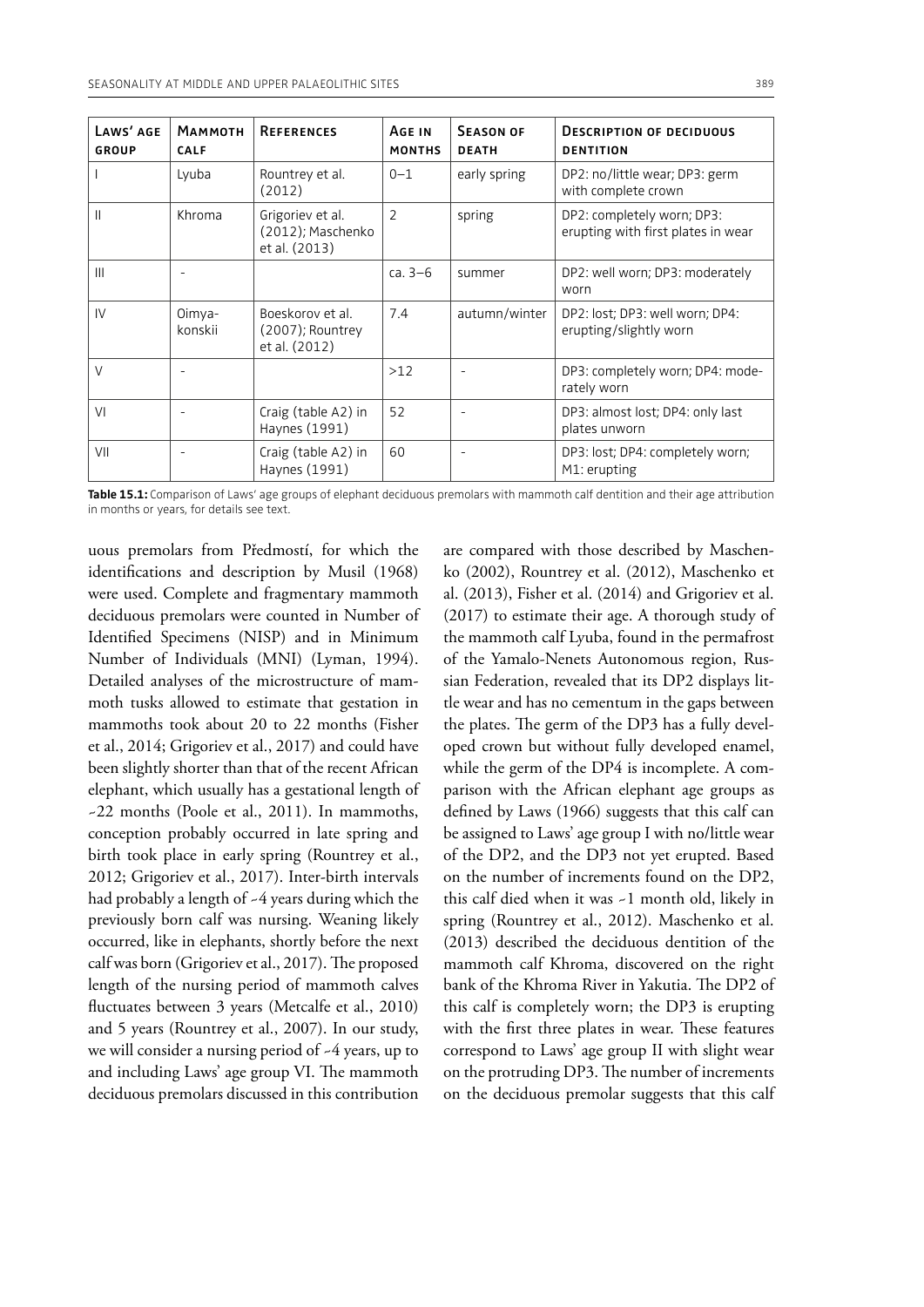died at an age of ~2 months (Fisher et al., 2014). The detailed analyses of the deciduous premolars of the Oimyakonskii calf, found in the permafrost from Yakutia, Russian Federation (Boeskorov et al., 2007), showed that the DP2s were already lost, the DP3s show advanced wear and the DP4s are unworn. The features of the dentition of the Oimyakonskii calf could correspond with Laws' age group IV, characterized by well-worn DP3 and just erupted DP4. Based on the number of increments of the tusk, this mammoth died when it was 7.4 months old, during autumn or the beginning of winter (Rountrey et al., 2012). Based on these analyses, it seems that the wear of the deciduous premolars in mammoth is advanced compared to the extent of wear observed in recent elephants (Rountrey et al., 2012), as noted also by Haynes (1991). Moreover, it seems to be an accelerated replacement of the DP2s in mammoth compared with recent elephants, perhaps linked to an earlier transmission to a mixed diet or to feeding on mammoth dung (Maschenko, 2002; Maschenko et al., 2013). For Laws' age group VI and above, the age attributions proposed by Craig in Haynes (1991: tables A2, A8) are followed. A summary of the age estimation of nursing calves based on the eruption and wear of the deciduous premolars is presented in Table 15.1.

The mammoth deciduous premolars from Spy and Goyet are housed at the Royal Belgian Institute of Natural Sciences in Brussels (RBINS; Belgium), from Předmostí at the Moravian Museum (Brno, Czech Republic), those discovered at Yudinovo at the Zoological Institute RAS (Saint Petersburg, Russia), and those excavated at Kostënki-21 at the Institute for the History of Material Culture RAS (Saint Petersburg, Russia) and at the Zoological Institute RAS. The dental specimens discussed in this chapter from Spy, Goyet, Kostënki-21 and Yudinovo were studied by one or more of the authors of this contribution. Additional information for the mammoth dentition found at the Russian sites is from Maschenko  $(2002)$ . The Laws' age group attributions of the deciduous premolars from Předmostí are based on the individual description and fgures of the DP2 in Musil (1968: pp. 122–125, pp. 178–179, plate I) and on the fgures and description of the DP3 in Musil (1968: pp. 179–181, plates II–VI). Because only 23 of the total number of 73 DP3s are fgured and described in Musil (1968), the NISP of the nursing calves less than 1 year old based on the DP2 and DP3 combined, here presented, is a minimum NISP of the Předmostí mammoth assemblage. However, for this contribution, we do not quantify the presence of calf remains by season of death, but we are only interested whether dead calves were present or absent in each of the seasons. In the discussion, we compare the results of the above-mentioned sites with results available from the literature.

### 15.3 SITES

### 15.3.1SPY

Spy cave is one of the richest Palaeolithic sites in Belgium (Fig. 15.1). It was frst excavated in the 19th century. Since then, many excavations have been carried out (Rougier et al., 2004; Semal et al., 2009). The discoverers recognized three main archaeological and fauna-bearing levels (Fraipont and Lohest, 1886, 1887; Rucquoy, 1886–1887; De Loë and Rahir, 1911). Spy, like the Goyet cave (see below), was used alternately by humans and carnivores. Each level represents likely a palimpsest. The most important Palaeolithic assemblages can be assigned to the Middle and Upper Palaeolithic, including the Mousterian, Lincombian-Ranisian-Jerzmanowician, Aurignacian and Gravettian (Semal et al., 2009; Flas, 2011). The presence of Middle and Upper Palaeolithic artifacts at Spy suggests that both Neanderthals and anatomically modern humans occupied the site, but Pleistocene human remains pertain only to Neanderthals (Semal et al., 2009). The faunal assemblages are dominated by remains of horse, cave hyena, mammoth, woolly rhino and cave bear (Germonpré et al., 2013). Some of the mammoth remains were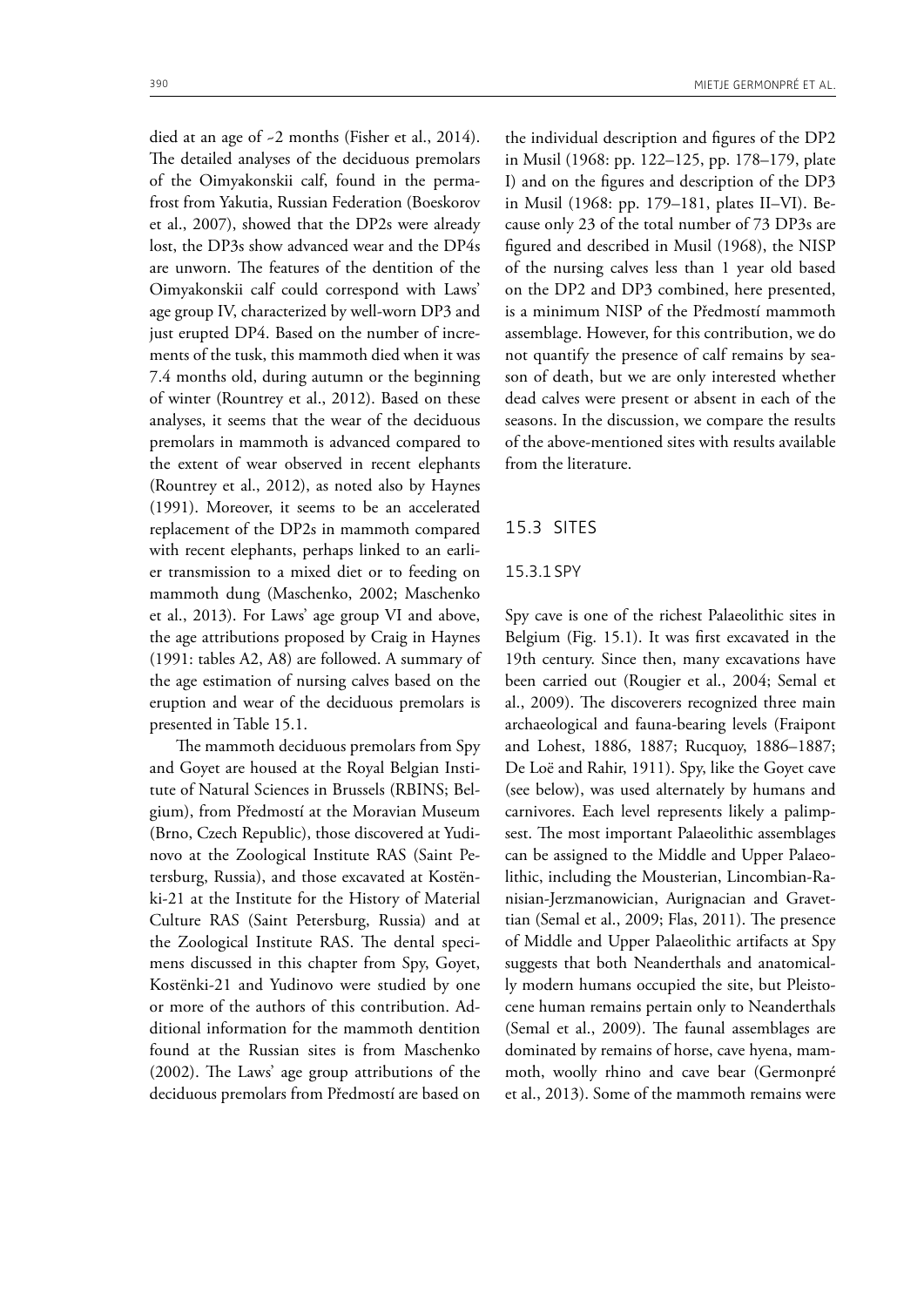

Figure 15.1: Map showing the most important sites discussed in the text. 1, Spy, Goyet; 2, Předmostí; 3, Kostënki; 4, Yudinovo, Eliseevichi; 5, Geissenklösterle; 6, Krems-Wachtberg.

assigned to a fauna-bearing horizon also yielding Middle Palaeolithic lithics, the so-called "Deuxième niveau moustérien" ("Second Mousterian Level") (Germonpré et al., 2013, 2014). In addition, AMS dates are available for two mammoth DP3s. The younger AMS date (37,010 +440-380, GrA-37933) has a calibrated age range (95%, Oxcal 4.3) from 42,200 years BP to 40,800 years BP. The older AMS date (42,330 +500-450; GrA-32616) has a calibrated age range (Oxcal 3) from 46,600 years BP to 44,800 years BP. The calibrated ages of these deciduous teeth allow us to consider them as contemporaneous with the Middle Palaeolithic (Germonpré et al., 2013, 2014). In this study, all the mammoth deciduous premolars from Spy are grouped together. The stable isotope analyses of the collagen from two Neanderthal individuals from Spy reveal that mammoth was the most important prey species with a possible proportion of mammoth meat in their diet between 30% and 40% (Wißing et al., 2016).

## 15.3.2GOYET

The third cave of Goyet (Belgium; Fig. 15.1) was excavated in the 19th and 20th century (Otte, 1979). It has an exceptionally rich archaeological, faunal and anthropological record, covering large periods from the Middle to the Upper Palaeolithic. It is the only site in the world, where human remains from populations dating from the Mousterian, Aurignacian, Gravettian and the Magdalenian have been found at the same location. In addition, a skull from a large canid has been described as being from a Palaeolithic dog (Germonpré et al., 2009, 2012). With a calibrated age of ~35,700 years BP, this canid would be the oldest domesticated animal known so far (Germonpré et al., 2009, 2018). However, this attribution is subject to controversy (Boudadi-Maligne and Escarguel, 2014; Morey, 2014; Drake et al., 2015; Janssens et al., 2016, 2019; but see Galeta et al., 2021). Dupont (1871) distinguished five bone-bearing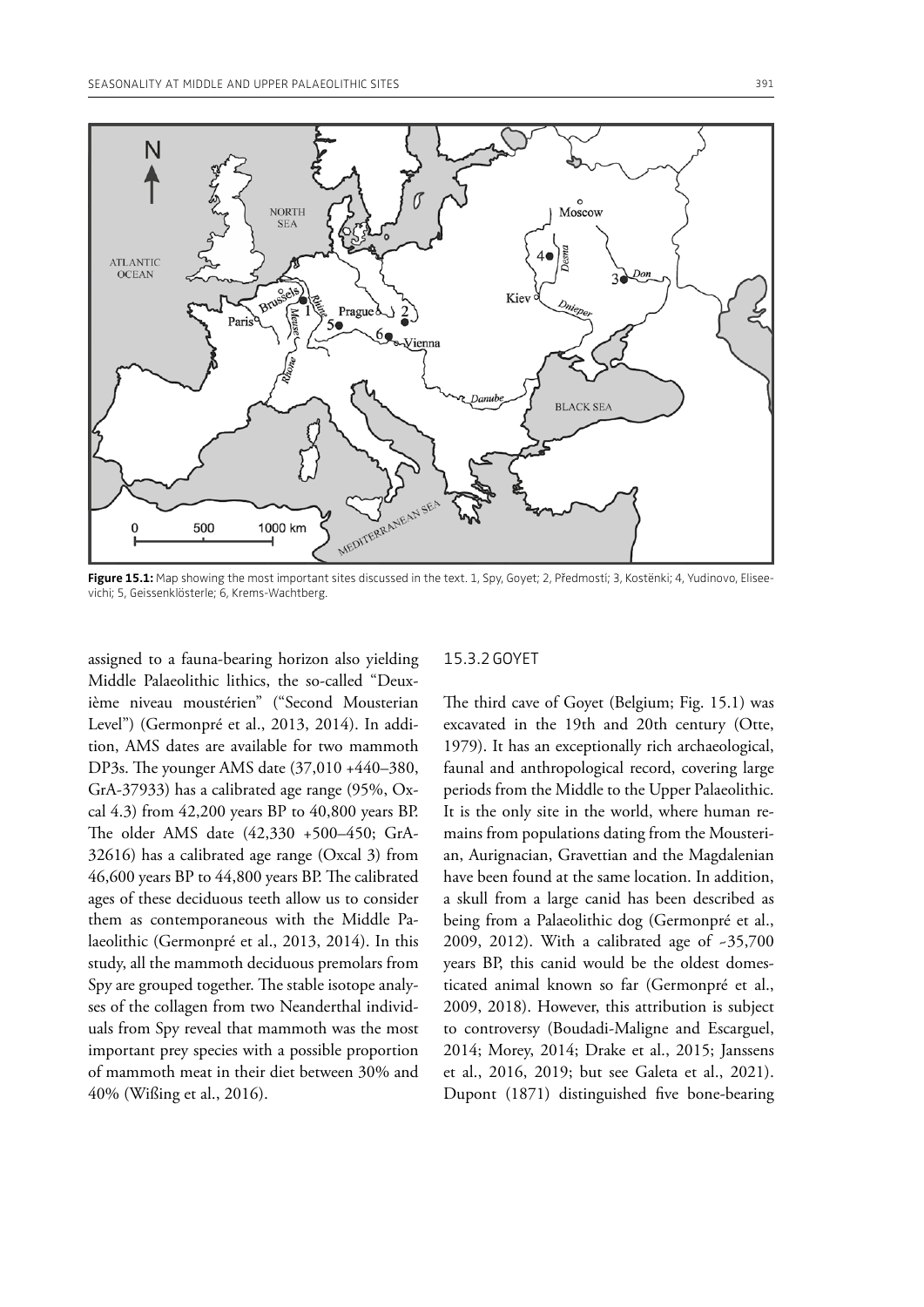horizons in the third cave of Goyet. He recovered numerous Pleistocene mammal bones, human remains, and large quantities of Middle and Upper Palaeolithic artifacts from these layers (Germonpré, 2001; Posth et al., 2016; Rougier et al., 2016). The dispersion of several AMS dates and the reftting of the human bones originating from diferent horizons, point out the mixed content of the horizons recognized by Dupont (Germonpré, 2001; Rougier et al., 2016). The faunal assemblages from the horizons are dominated by skeletal elements of reindeer, cave bear, cave hyena, horse and foxes (Germonpré, unpublished data). Here, the mammoth remains from the third cave of Goyet are grouped together, bearing in mind that they likely accumulated during an extended time span. The Goyet mammoth assemblage is less rich than that of Spy. This assemblage is dominated by ivory ornaments and fragments, likely dating from the Aurignacian and the Gravettian, several of which show ochre stains and cut marks (Germonpré, unpublished data). At Goyet, it seems that mammoth heads and, to a lesser extent, feet, were brought to the cave where the meat and fat could be consumed (Wißing et al., 2019a; Germonpré, unpublished data). Dietary reconstructions are available for several human individuals dating from the Middle Palaeolithic, Aurignacian and Gravettian assemblages (Wißing et al.,  $2016$ ,  $2019a$ , b). The results of the latter studies indicate that the diets of the analyzed Neanderthal individuals and those associated with Aurignacian assemblages included signifcant proportions of mammoth meat, whereas those associated with Gravettian assemblages relied more on horse and reindeer, and to a lesser extent on mam-

# 15.3.3PŘEDMOSTÍ

Předmostí (Czech Republic; Fig. 15.1) is part of a series of large Gravettian open-air sites located in Central Europe, characterized by specifc lithic tools (backed bladelets, geometric microliths, denticulated bladelets) (Polanská, 2018) and by the

moth (Wißing et al., 2016, 2019a, b).

presence of human burials, mammoth remains, and ivory implements, ornaments, portable art, and animal and human female representations. Mammoths played an important role in the Central European societies of Gravettian hunter-gatherers (Svoboda, 2001; Oliva, 2007, 2009; Wojtal and Wilczyński, 2015), both in life (e.g., ivory tools, ivory portable art, ornaments) and in death (several human burials were covered by mammoth scapulae) (Valoch, 1981, 1982; Einwögerer et al., 2006; Svoboda, 2008; d'Errico et al., 2011; Lázničková-Galetová, 2016). At Předmostí, the mammal assemblage is dominated by mammoth. Musil (1958, 1968) examined in detail the mammoth teeth from this site. His descriptions and measurements of the deciduous premolars are used here to attribute an age to the very young calves (<12 months old). In all likelihood, mammoth formed the staple food for the Gravettian inhabitants from the site as can be deduced from the preponderance of mammoth in the faunal assemblage and the age distribution of the mammoth, dominated by young individuals (Absolon and Klíma, 1977; Oliva, 1997, Musil, 2008; Bosch, 2012). A recent study based on the analyses of stable isotopes showed that the proportional prey contribution of the mammoth to the human diet at this site amounted to ~40% (Bocherens et al., 2015). Large canids are the second most abundant group at Předmostí based on the MNI calculations (Pokorný, 1951; Musil, 2008), and include Pleistocene wolves and Palaeolithic dogs according to Germonpré et al. (2012, 2015). A new AMS analysis on a cut-marked femur of a large canid delivered a calibrated age range (95%) between 28,800 and 28,300 years BP (Germonpré et al., 2017).

# 15.3.4KOSTËNKI-21

The site of Kostënki 21 (Russia) is located in the valley of the Don River at Kostënki (Voronezh Oblast, Russia) (Fig. 15.1). The main archaeological horizon, layer III, has a calibrated age of ~27,500–24,500 years BP and contained six com-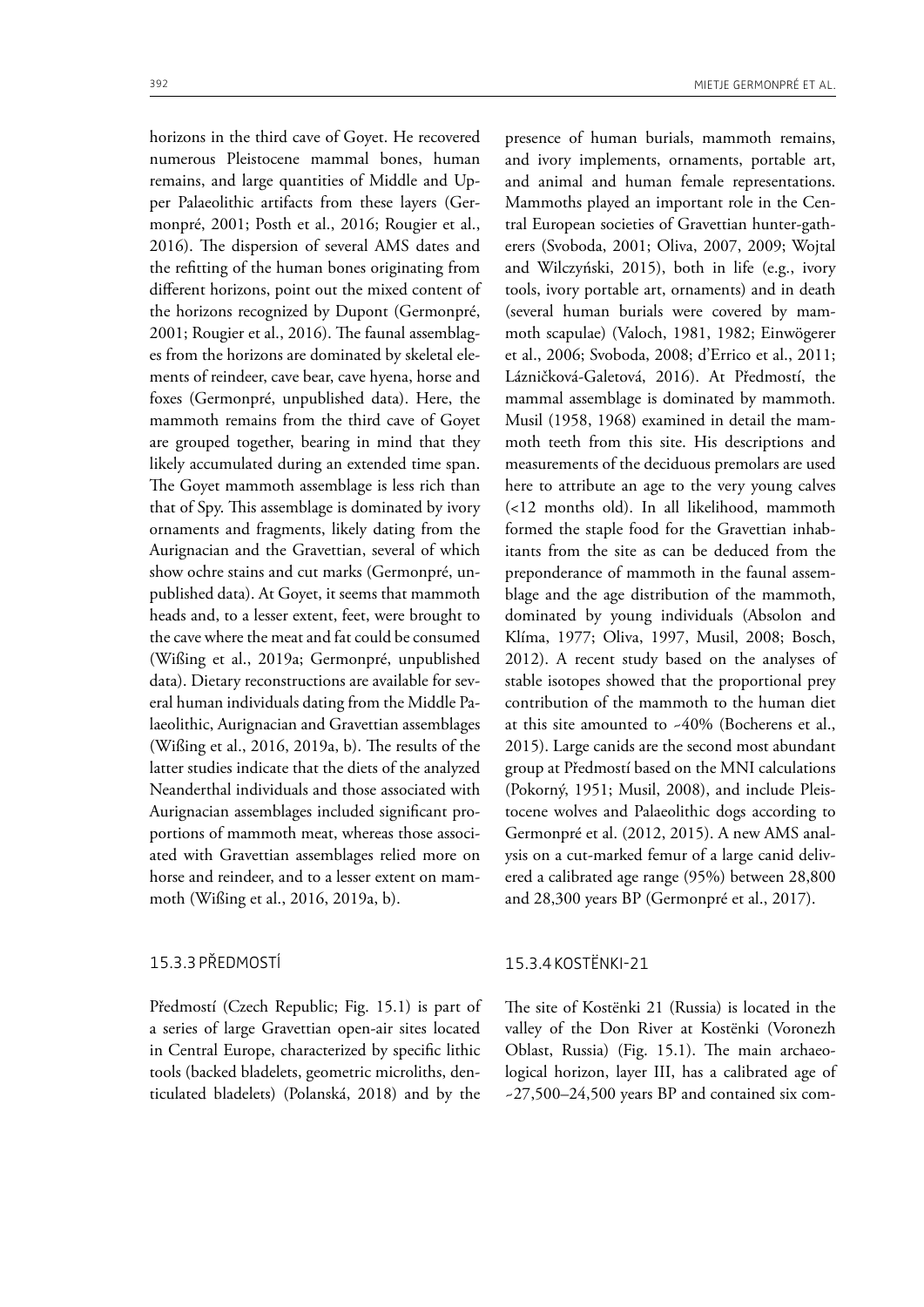

**Figure 15.2:** Age frequency distribution of all mammoth deciduous premolars from Spy and Goyet based on Laws' age groups (see text for details).

plexes of archaeological material with its lithic assemblages assigned to the Gravettian. The differences in the lithic typology and faunal assemblages of the six complexes permit their separation into two groups: a northern and a southern zone, which probably relate to separate phases of activity (Praslov and Ivanova, 1982; Praslov, 1985; Ivanova et al., 1987; Bessudnov, 2019; Reynolds et al., 2019). The mammal assemblage from the southern zone is dominated by mammoth remains, based on the MNI and NISP. The mammoth is the most abundant species in the northern zone based on the NISP. The diversity of the skeletal elements is much richer in the northern mammoth assemblage than in the southern one (Ivanova et al., 1987; Reynolds et al., 2019). An upper carnassial from a large canid found in the southern zone was described as dog-like in size (Reynolds et al., 2019).

#### 15.3.5YUDINOVO

The Epigravettian site Yudinovo (Russia) is situated on the right bank of the Sudost' River, a tributary of the Desna (Fig. 15.1). Dates for the main, lower layer suggest an age between 18,400 and 17,700 cal BP. Five complexes of mammoth skeletal elements characterize the site. Furthermore, large quantities of ivory hunting tools and ivory ornaments were recovered (Germonpré et al., 2008; Khlopachev, 2019; Sablin, 2019; Sablin et al., submitted). Details on the taphonomic and palaeobiological characteristics of two of these complexes can be found in Germonpré et al. (2008) and Germonpré and Sablin (2017), who proposed that the mammoth bones were harvested from hunted mammoths. The ontogenetic age distribution of the mammoth assemblage based on a combination of cranial and postcranial material is dominated by remains from young mammoths, less than 13 years old. However, remains from adult mammoths are also very well represented and most of this material probably pertains to cows (Germonpré et al., 2008). A humerus from a large canid was described as dog-like in size (Germonpré and Sablin, 2017).

### 15.4 RESULTS

#### 15.4.1SPY

Young nursing mammoth calves (Laws' age groups I–VI, <5 years old) are the most frequent class in the age distribution of the mammoth assemblage from Spy (Fig.  $15.2$ , Table  $15.2$ ). The age distribution based on Laws' age groups (I, II, III, IV, V) in months, of the nursing calves is given in Table 15.2 and Figure 15.3. These results permit us to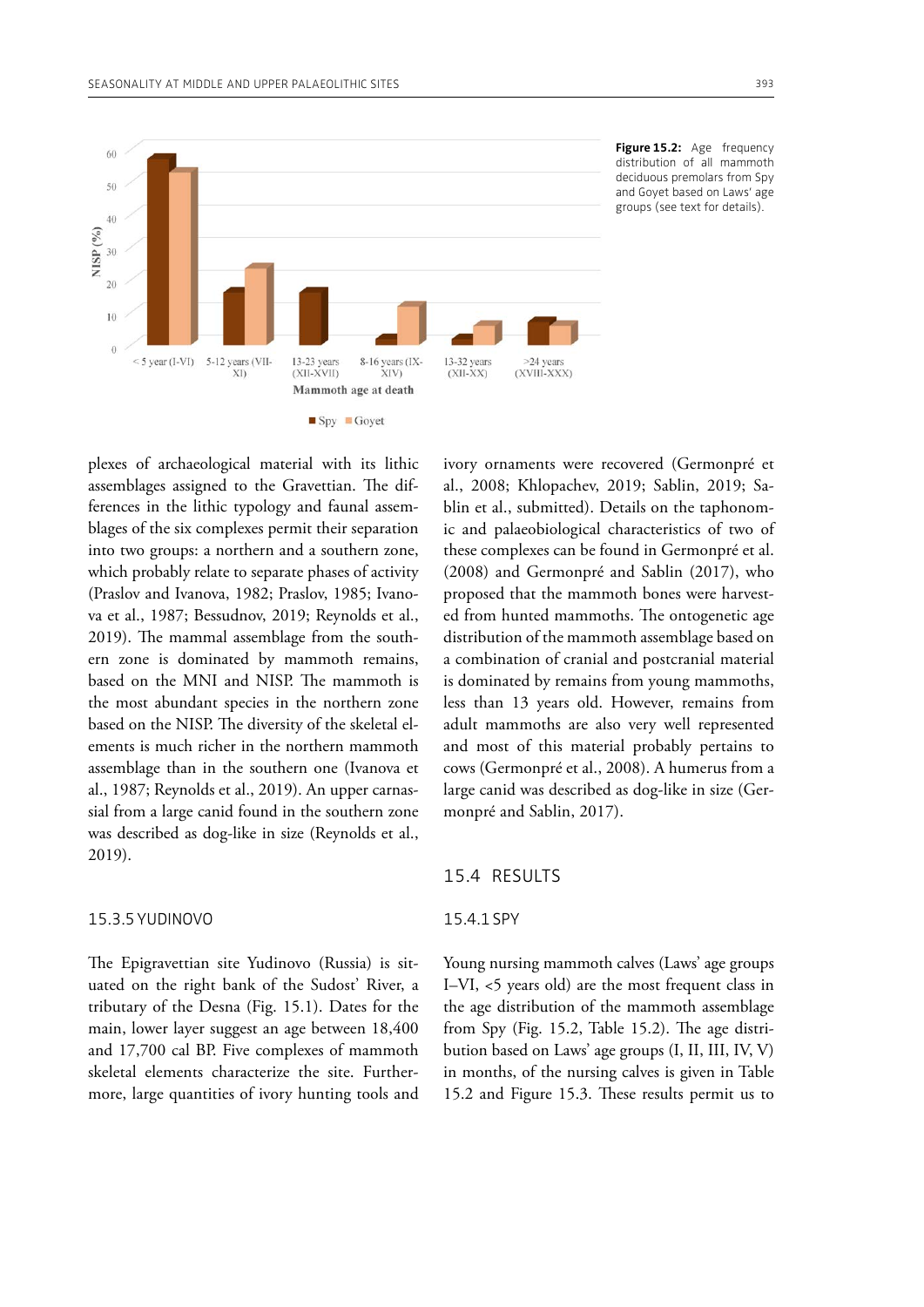| <b>SPY STRATIGRAPHY</b>        | <b>INVENTORY</b><br><b>NUMBER</b> | Тоотн           | JAW            | LAWS' AGE<br><b>GROUP</b>                                                 | AGE IN<br><b>MONTHS</b>                    | P              | Pа                       | L     | W                        | н                        |
|--------------------------------|-----------------------------------|-----------------|----------------|---------------------------------------------------------------------------|--------------------------------------------|----------------|--------------------------|-------|--------------------------|--------------------------|
|                                | 17393                             | DP <sub>2</sub> | lower          | 1                                                                         | $0 - 1$                                    | 5              | 0                        | 16.2  | 15.1                     | 10.3                     |
|                                | $\overline{\phantom{a}}$          | DP <sub>2</sub> | upper          | $\mathbf{I}$                                                              | $0 - 1$                                    | 5              | $\mathbf 0$              | 18.1  | 16.4                     | 17.6                     |
|                                | 10261                             | DP <sub>2</sub> | lower          | $\overline{1}$                                                            | $0 - 1$                                    | >3             | $\mathbf 0$              | $>15$ | 19.2                     | 27.0                     |
|                                | 10621                             | DP <sub>2</sub> | upper          | $\mathbf{I}$                                                              | $0 - 1$                                    | >3             | $\mathbf 0$              | $>15$ | 19.3                     | 26.0                     |
|                                |                                   | DP3             | lower          | $\label{eq:1} \prod_{i=1}^n \left\{ \prod_{i=1}^n \frac{1}{n_i} \right\}$ | 2                                          | 8              | 3                        | 52.6  | 34.2                     |                          |
|                                | 1585                              | DP3             | upper          | $\label{eq:1} \prod_{i=1}^n \alpha_i = \prod_{i=1}^n \alpha_i$            | 2                                          | 8              | $\overline{4}$           | 56.9  | 30.8                     | 40.1                     |
| - (AMS: 37,010 y BP)           | 5608                              | DP3             | upper          | $\label{eq:1} \prod_{i=1}^n \left\{ \prod_{i=1}^n \frac{1}{n_i} \right\}$ | $\overline{2}$                             | 8              | $\overline{4}$           | 58.4  | 37.0                     | 39.7                     |
|                                | 16640                             | DP3             | lower          | $\mathbf{III}$                                                            | $3 - 6$                                    | 8              | 5                        | 52.9  | 28.1                     | 33.2                     |
| Second level, Upper Mousterian | 1038                              | DP3             | lower          | $\mathbf{III}$                                                            | $3 - 6$                                    | 8              | 6                        | 61.2  | 35.7                     | 33.6                     |
| Cave                           | ÷                                 | DP3             | upper          | Ш                                                                         | $3 - 6$                                    | 9              | 5                        | 60.8  | 35.6                     | 35.3                     |
| Cave                           | 1133                              | DP3             | lower          | IV                                                                        | 7                                          | 9              | 8                        | 54.4  | 32.8                     | 24.8                     |
|                                | $\blacksquare$                    | DP3             | lower          | IV                                                                        | 7                                          | 8              | 7                        | 62.8  | 36.2                     |                          |
| Second level, Upper Mousterian | $\blacksquare$                    | DP3             | lower          | IV                                                                        | 7                                          | 8              | 7                        | 53.1  | 31.3                     | 37.2                     |
| Cave                           | ÷,                                | DP3             | $\overline{?}$ | IV                                                                        | $\overline{7}$                             | 8              | 7                        | 55.2  | 33.5                     |                          |
| Second level, Upper Mousterian | 1133                              | DP3             | upper          | IV                                                                        | 7                                          | 9              | 8                        | 56.0  | 36.6                     | 30.5                     |
| Second level, Upper Mousterian | $\overline{\phantom{a}}$          | DP3             | upper          | IV                                                                        | 7                                          | 8              | 7                        | 52.8  | 30.6                     | 34.6                     |
| Second level, Upper Mousterian | 1585                              | DP3             | upper          | IV                                                                        | 7                                          | 10             | 9                        | 57.7  | 33.6                     | 40.0                     |
| Second level, Upper Mousterian | $\overline{\phantom{a}}$          | DP3             | upper          | IV                                                                        | 7                                          | 9              | 8                        | 60.8  | 35.6                     | 35.3                     |
|                                | 1133                              | DP3             | upper          | IV                                                                        | 7                                          | 8              | 8                        | 57.3  | 34.1                     | 36.0                     |
| Terrace                        | 1133                              | DP3             | upper          | IV                                                                        | $\overline{7}$                             | 8              | 8                        | 56.0  | 36.6                     | 30.5                     |
|                                | L.                                | DP4             | upper          | IV                                                                        | $\overline{7}$                             | 14             | 6                        | 96.8  | 49.8                     | 73.0                     |
| Second level, Upper Mousterian | 5608                              | DP3             | lower          | $\vee$                                                                    | $>12$                                      | 8              | 8                        | 61.9  | 36.6                     | 28.0                     |
| Second level, Upper Mousterian |                                   | DP3             | lower          | $\vee$                                                                    | >12                                        | 8              | 8                        | 55.0  | 30.6                     | 24.1                     |
|                                | 1133                              | DP3             | lower          | $\vee$                                                                    | $>12$                                      | 8              | 8                        | 57.5  | 33.9                     | 34.5                     |
|                                | 1133                              | DP3             | lower          | $\vee$                                                                    | $>12$                                      | $\overline{7}$ | 7                        | 54.5  | 31.9                     | 25.8                     |
|                                | 1133                              | DP3             | lower          | $\vee$                                                                    | >12                                        | $\overline{7}$ | 7                        | 54.3  | 31.7                     | 24.9                     |
|                                | B.1038                            | DP3             | lower          | $\vee$                                                                    | $>12$                                      | 8              | 8                        | 64.1  | 36,2                     | 22.5                     |
|                                |                                   | DP3             | lower          | $\vee$                                                                    | $>12$                                      | 6              | 6                        | 53.7  | 34.1                     | 27.6                     |
|                                | 1038                              | DP3             | lower          | $\vee$                                                                    | $>12$                                      | $\overline{7}$ | 7                        | 48.1  | 30.3                     | 25.0                     |
|                                | 16640                             | DP3             | lower          | $II-V$                                                                    | $3 - > 12$                                 | >6             | >6                       | >43   | 31.5                     | 30.6                     |
| - (AMS: 42,330 y BP)           | 19B-121-1474                      | DP3             | $\overline{?}$ | $II-V$                                                                    | $3 - > 12$                                 | >4             | $\overline{\phantom{a}}$ | 34.3  | $\overline{\phantom{a}}$ | $\overline{\phantom{m}}$ |
| Yellow earth                   | 10261                             | DP3             | lower          | II-V                                                                      | $3 - > 12$                                 | >3             | >3                       | $>15$ | 31.2                     | 30.4                     |
|                                |                                   |                 |                |                                                                           |                                            |                |                          |       |                          |                          |
| Spy stratigraphy               | Inventory<br>number               | Tooth           | Jaw            | Laws' age<br>group                                                        | Craig AEY in<br>Haynes (1991:<br>table A2) | P              | Pa                       | L.    | W                        | H                        |
| $\bar{a}$                      | $\frac{1}{2}$                     | DP4             | lower          | VII                                                                       | 5y                                         | 12             | 12                       | 102.1 | 53.5                     | $10.1\,$                 |
| Cave                           | 158x                              | DP4             | lower          | VII                                                                       | 5y                                         | 11             | 11                       | 98.0  | 53.2                     | 36.6                     |
| Terrace                        | $\overline{a}$                    | DP4             | lower          | VII                                                                       | 5y                                         | 9              | 9                        | 81.2  | 43.6                     | 17.1                     |
| $\Box$                         | $\overline{\phantom{a}}$          | DP4             | lower          | VII                                                                       | 5y                                         | 10             | 10                       | 79.5  | 53.5                     | 27.2                     |
| $\overline{a}$                 | $\overline{a}$                    | DP4             | lower          | VII                                                                       | 5y                                         | 5              | 5                        | 70.7  | 59.5                     | $\overline{a}$           |
| Terrace                        | $\qquad \qquad \blacksquare$      | DP4             | upper          | VII                                                                       | 5у                                         | 14             | 13                       | 106.1 | 55.1                     | 87.1                     |

**Table 15.2:** List of all mammoth deciduous premolars from Spy, adapted and corrected from Germonpré et al. (2014), that can be assigned to a Laws' age group, ages in months and in AEY (African Equivalent Years); see text and Table 15.1 for details; P: number of plates, Pa: number of abraded plates, L: length, W: width, H: height.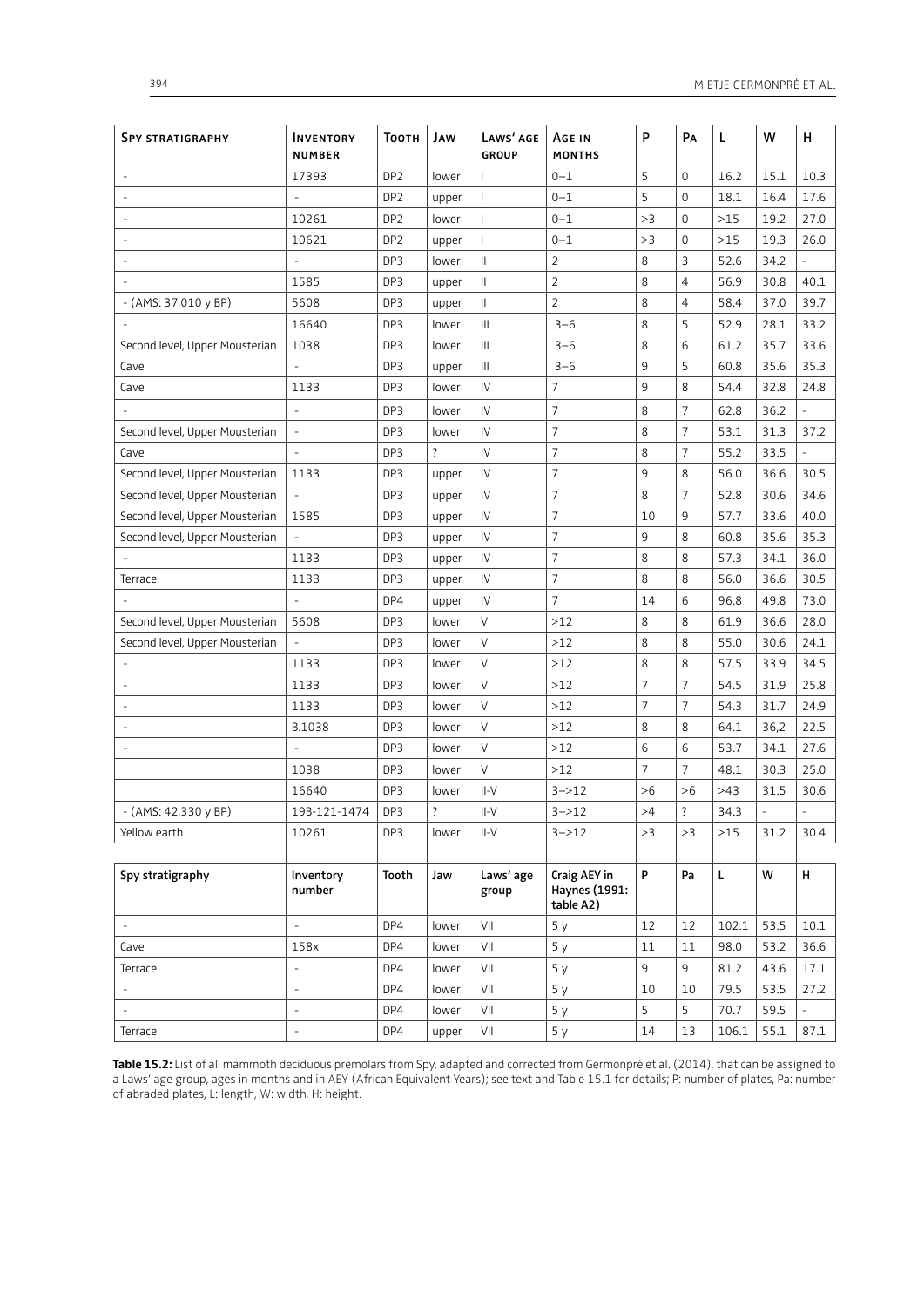

**Figure 15.3:** Age frequency distribution of mammoth deciduous premolars from Spy and Goyet based on Laws' age groups I up to VI (see text and Tables 15.1–15.3 for details).

| <b>GOYET STRA-</b>                    | <b>INVENTORY</b>                  | Тоотн           | JAW            | LAWS' AGE GROUP | AGE IN MONTHS                                     | P            | PA             | L      | W    | н    |
|---------------------------------------|-----------------------------------|-----------------|----------------|-----------------|---------------------------------------------------|--------------|----------------|--------|------|------|
| <b>TIGRAPHY</b>                       | <b>NUMBER</b>                     |                 |                |                 |                                                   |              |                |        |      |      |
| A3                                    | 2777-6                            | DP <sub>2</sub> | upper          | $\mathbf{H}$    | $\overline{2}$                                    | 5            | 4              | 17.8   | 15.1 |      |
| A4                                    | 2860-4                            | DP3             | lower          | $\mathbf{H}$    | $\overline{2}$                                    | $\mathsf{R}$ | 5              | 49.0   | 30.9 | 28.5 |
| A3                                    | 2777-8                            | DP3             | upper          | $\mathbf{I}$    | 2                                                 | 8            | 3              | 63.5   | 34.0 | 37.9 |
| A3                                    | 2777-10                           | DP4             | upper          | $\mathbf{III}$  | $3 - 6$                                           | >7           | 3              | 65.0   | 50.6 | 70.6 |
| A1                                    | 2815-10                           | DP3             | upper          | IV              | $\overline{7}$                                    | 6            | 6              | 47.0   | 37.2 | 12.8 |
| A3                                    | 2777-9                            | DP3             | lower          | $\mathsf{IV}$   | $\overline{7}$                                    | 8            | 8              | 54.2   | 34.4 | 21.8 |
| A1                                    | 2815-13                           | DP4             | lower          | $\vee$          | $>12$                                             | $\mathsf{R}$ | 5              | >70    | 45.0 | 49.3 |
| A3                                    | 2777-19                           | DP4             | $\overline{?}$ | $IV-VI$         | $7 - 52$                                          | >1           | $\Omega$       | $\sim$ | 39.3 | 52.9 |
| A1                                    | 2815-11                           | DP4             | upper          | $IV-VI$         | $7 - 52$                                          | >3           | $\overline{2}$ | $\sim$ | 43.0 | 64.0 |
| <b>GOYET STRA-</b><br><b>TIGRAPHY</b> | <b>INVENTORY</b><br><b>NUMBER</b> | Тоотн           | JAW            | LAWS' AGE GROUP | CRAIG AEY IN<br><b>HAYNES</b> (1991:<br>TABLE A2) | P            | PA             | L      | w    | н    |
| A4                                    | 2860                              | DP4             | upper          | VII-VIII        | $5 - 7$                                           | >8           | >8             | 55.5   | 47.9 | 67.8 |

**Table 15.3:** List of all mammoth deciduous premolars from Goyet, adapted and corrected from Wißing et al. (2019a), that can be assigned to a Laws' age group, ages in months and in AEY (African Equivalent Years); see text and Table 15.1 for details; P: number of plates, Pa: number of abraded plates, L: length, W: width, H: height.

conclude that mammoth calves died in the vicinity of Spy during all seasons.

# 15.4.2GOYET

The age profile of the Goyet mammoth assemblage is dominated by young nursing calves (<5 years) (Fig. 15.2, Table 15.3). The Goyet mammoth assemblage contains a complete DP2. The wear of this tooth indicates that the animal died when it was -2 months old (Laws' age group II). The wear

of the other deciduous premolars, corresponding to Laws' age groups III, IV and V, suggests that mammoth calves also perished near the Goyet cave during spring, summer and autumn/winter (Fig. 15.3; Table 15.3).

15.4.3PŘEDMOSTÍ

Young mammoths, 12 years old or younger, dominate the mammoth assemblage from Předmostí according to Bosch (2012). The age distribution of the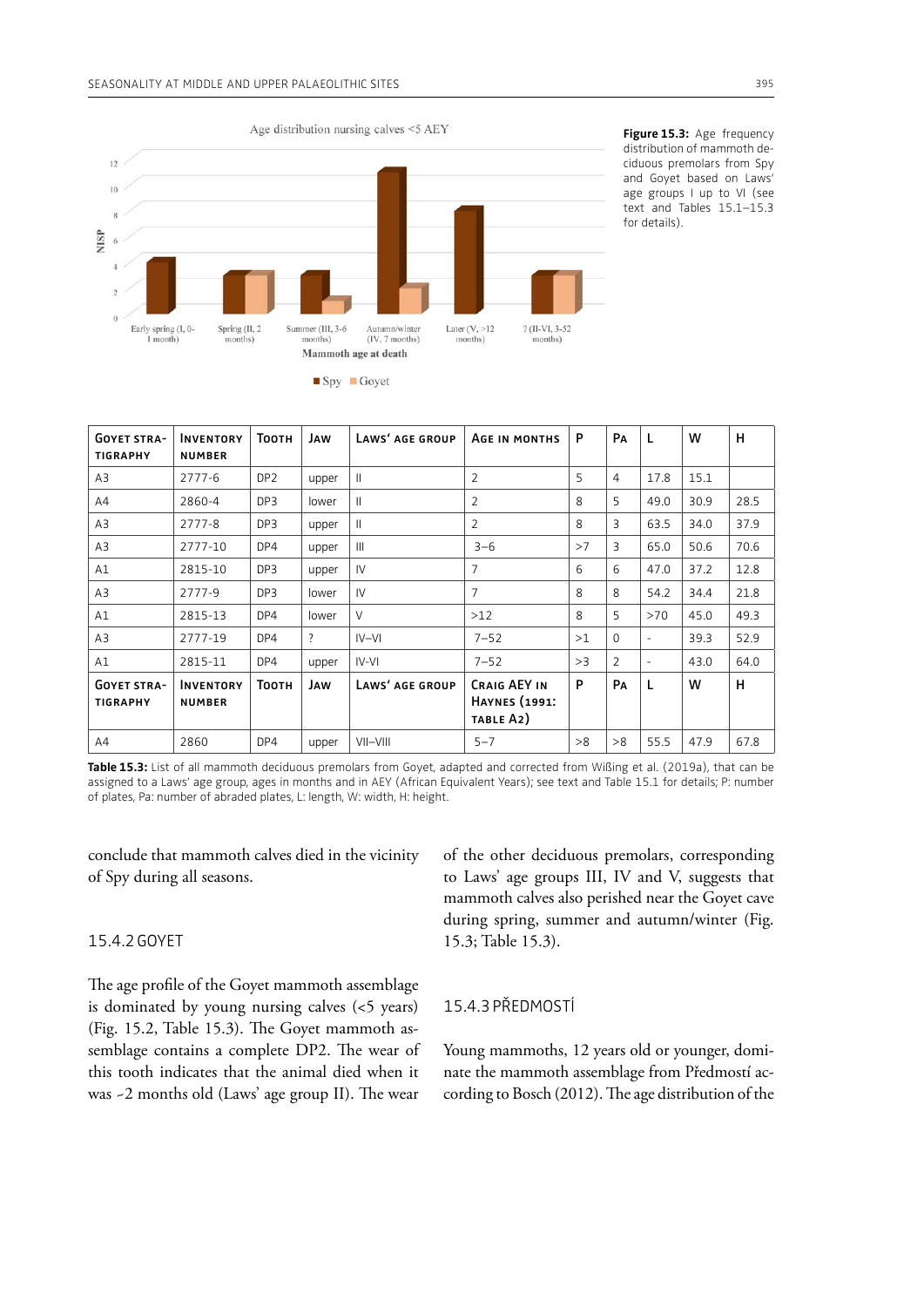

**Figure 15.4:** Age frequency distribution of mammoth deciduous premolars (DP2 NISP: 9; DP3 minimum NISP: 20) from Předmostí based on their description in Musil (1968); see text and Table 15.1 for details.

nursing mammoth calves from Předmostí is based on a minimum representation as deduced from the descriptions and fgures in Musil (1968). Laws' age groups from I to V are represented among the dentition of juvenile mammoths (Fig. 15.4), suggesting that the calves died in every season.

# 15.4.4KOSTËNKI-21

In the mammoth assemblage from the southern zone, four age groups can be distinguished with remains from foetal, juvenile, subadult and adult mammoths (Reynolds et al., 2019). The first age group consists of a cut-marked humerus from a mammoth foetus that died at a gestation age of about 14–16 months (Maschenko, 2002). The juvenile age group contains two deciduous tusks from a calf that probably died at an age of less than 4 months based on its minimal wear, two milk tusks from a calf that probably died when it was between 6 and 9 months old on the basis of more extensive wear, and another deciduous tusk that can be attributed to an age of  $-1$  year old on the basis of its extensive wear and a closed root canal. Furthermore, a complete DP2 with the frst two plates showing wear can be attributed to an age of ~2 months. Another DP2 with all its plates in wear was likely from a mammoth calf that died between 4 and 8 months old (Maschenko, 2002; Reynolds et al., 2019).

In the northern zone, a scapula of a mammoth calf is comparable in size to the scapula from Lyuba (Fisher et al., 2014: fg. 6); the Kostënki scapula could have been from a calf that had died, like the Lyuba calf (Rountrey et al., 2012), when it was between 1 and 2 months old (Reynolds et al., 2019). Furthermore, a lower jaw with a DP4, in which the frst plates are in wear, is probably from a nursing calf with an age of ~3 years (Maschenko, 2002).

# 15.4.5YUDINOVO

The age distribution of the cranial remains of the mammoths from this site is dominated by animals with ages older than 22 AEY (Germonpré et al., 2008). Juvenile remains consists of both cranial and postcranial material. Three dental elements and one maxillary fragment are from nursing calves younger than one year old. An isolated, maxillary DP2 with some wear (Laws' age group I) belonged to a 1-month old baby mammoth (Sablin, 2019). The stage of wear of a DP2 and a DP3 in a maxillary fragment, as described by Maschenko (2002), allow us to assign this specimen to Laws' age group III. An isolated DP3 has wear (cf. Maschenko, 2002) that corresponds to Laws' age group IV. A deciduous tusk pertains to a calf of about 6 to 9 months old (Maschenko, 2002). The young animals died during spring, summer and autumn or winter.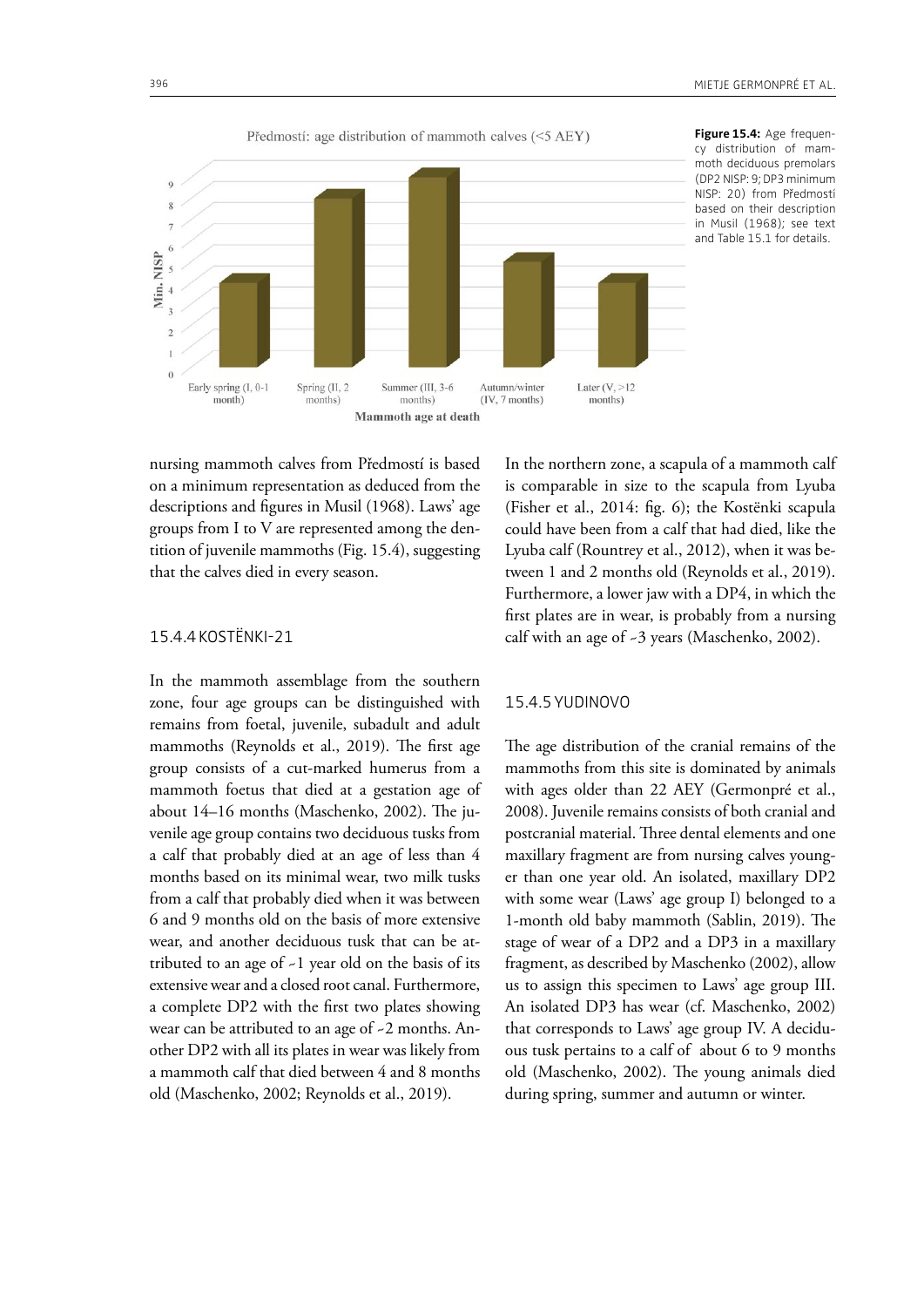## 15.5 DISCUSSION

Mammoth hunting has been directly attested at several Upper Palaeolithic sites all over northern Eurasia. The oldest evidence has been found in an early Upper Palaeolithic layer at Kostënki-14 with a fragment from an ivory point embedded in a mammoth rib (Sinitsyn et al., 2019). The Gravettian site Krakow Spadzista (Poland) yielded a distal part of a mammoth rib with a pointed fragment of a fint implement embedded (Wojtal et al., 2019). The mammoth assemblage of the Gravettian site Kostënki-1/I contains a rib with an inserted fint point fragment (Praslov, 2000; Nuzhnyi et al., 2014). Further to the east, at the Late Glacial site Lugovskoye in Siberia, a mammoth thoracic vertebra was discovered with an embedded quartzite point (Zenin et al., 2006). In Yakutia, at the mid-Upper Palaeolithic Yana site, fragments of spear points in several mammoth scapulae testify to successful mammoth hunts (Nikolskiy et al., 2013). Also in Yakutia, at the Late Glacial site Nikita, a mammoth rib with embedded lithic fragments was found (Pitulko et al., 2016). All this direct evidence pertains to adult mammoths. Indirect evidence of mammoth hunting suggests that mammoth herds, composed of cows with their calves were also hunted (Fladerer, 2003; Germonpré et al., 2008, 2014; Münzel et al., 2017).

Human hunting of elephants often targets calves (Reshef and Barkai, 2015; Agam and Barkai, 2018). Possibly, the young age of the calves made the transport of their carcasses easier so that their skeletal remains had more chance to end up in the faunal assemblages found at settlements. Carcasses of hunted adults could have been left at the kill sites, with their meat only taken to the living site. Furthermore, there could have been nutritional advantages for the Palaeolithic hunters from the eating of meat of young, nursing elephants (better taste, specifc nutrients, higher quality fat, e.g., omega-3 fatty acids related to the intake of cow's milk) (Germonpré et al., 2014; Guil-Guerrero et al., 2014; Reshef and Barkai, 2015; Agam and Barkai, 2016, 2018). Nevertheless, deliberate constructions and rich depositions of skeletal elements from adult mammoths have been found at many middle and late Upper Palaeolithic sites, especially in Central and Eastern Europe (Soffer, 1985; Pidoplichko, 1998; Svoboda et al., 2005, 2019; Oliva, 2007, 2009; Germonpré et al., 2008; Iakovleva, 2019; Sablin, 2019; Pryor et al., 2020; Sablin et al., submitted).

Below we compare our results with published data from the literature. Several published accounts, like the one from the Upper Palaeolithic site Boršice in the Czech Republic (Nývltová Fišáková et al., 2007), mention the presence of young mammoths, but here we focus on those articles that provide detailed descriptions of the deciduous premolars, which permit to deduce the season of death of the mammoth calves.

At the Belgian Spy and Goyet caves, nursing mammoth calves dominate the age profles (Fig. 15.2). At Spy, it is very likely that several of these animals were killed and brought to the cave by Neanderthals as can be deduced from the fact that many of their remains were found in the "Second Mousterian Level" and that two premolars have calibrated ages in the time range of the Neanderthal presence in Belgium (Germonpré et al., 2013, 2014). It seems that the Neanderthals, which were occupying the site, went hunting for mammoths during all seasons (Fig. 15.3). In addition, analyses of the stable isotopes in the collagen from Neanderthal remains found at the cave show that the diets of these individuals contained signifcant proportions of mammoth meat (Wißing et al., 2016). At Goyet, nursing mammoth calves were probably hunted during spring, summer and autumn or winter (Fig. 15.3). For both the Neanderthal and early Upper Palaeolithic humans found at the Goyet cave, the mammoth was an important food source (Wißing et al., 2019a).

At Geissenklösterle cave (Germany), the Aurignacian layers contain dental remains from mammoth calves not older than 1 month when they died, indicating that mammoth hunting took place repeatedly in spring. The relatively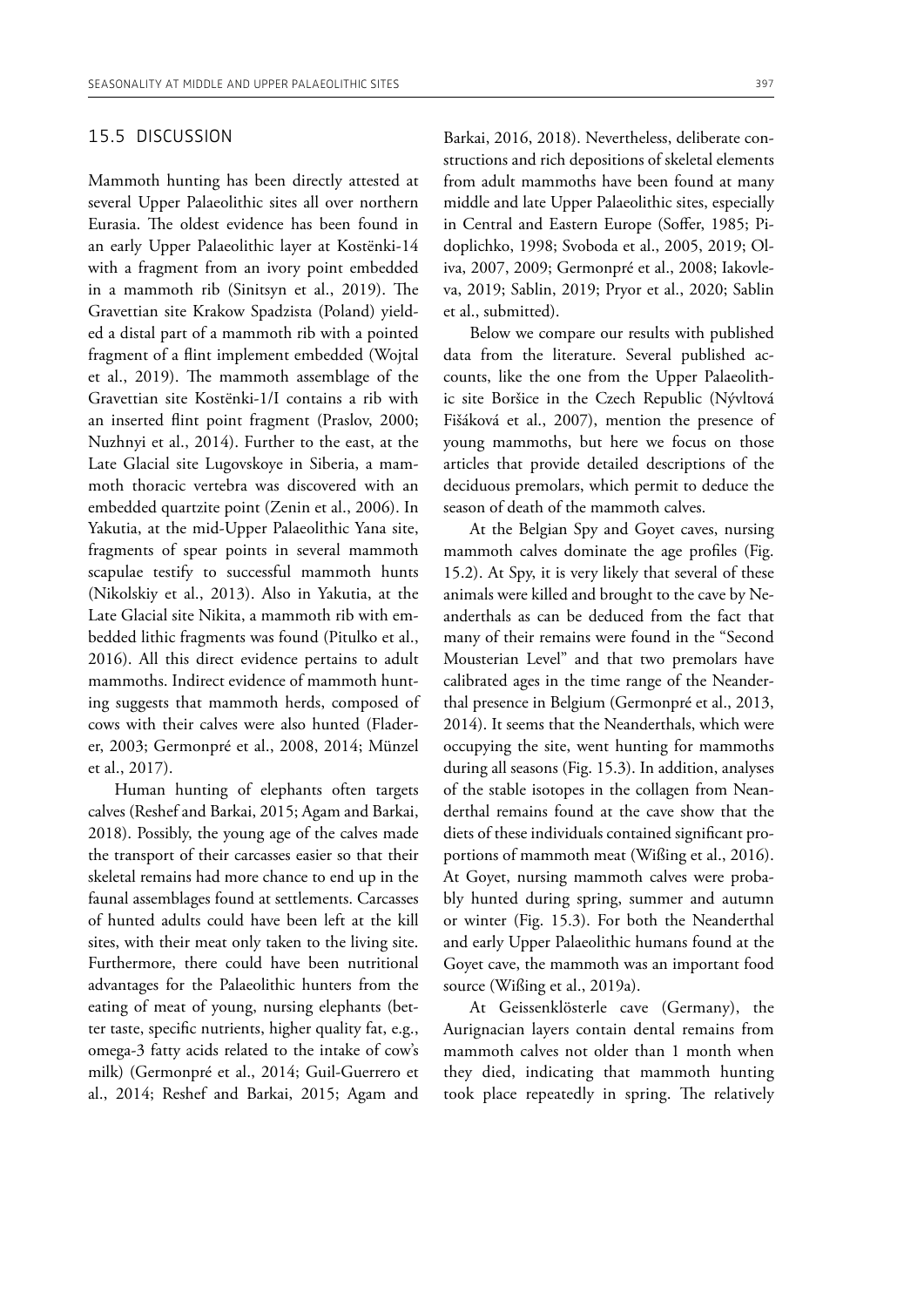good representation of the skeletal elements indicates that large portions of the calves' carcasses were brought to the cave where they were consumed, as attested by their cut-marked bones (Münzel et al., 2017).

At the Gravettian site Předmostí, the mammoth age profle is dominated by young individuals less than 12 AEY (Bosch, 2012). The detailed descriptions in Musil (1968) of the DP2 and DP3 permit us to infer that killed mammoth calves were brought to the site in all seasons, from early spring until winter (Fig. 15.4). This is in accordance with the idea of a year-round occupation of this major site, as also indicated by cementochronological studies (Nývltová Fišáková, 2013) and the extraordinary richness of the archaeological assemblage (Oliva, 1997). Furthermore, a recent study on the stable isotopes of the collagen of a human lower jaw from the site revealed that this individual ate frequently mammoth meat (Bocherens et al., 2015). Oliva (1997) proposed that this rich site, with its unique location near the Moravian Gate, functioned as an important gathering point, where humans from the region assembled for social contacts and ritual activities.

In both the northern and the southern zones of the Gravettian site Kostënki-21, the mammoth assemblages contain remains from mammoth calves that were still nursing at the time of their death. In the southern zone, mammoth calves were found that died when they were -2 months old, between 4 and 9 months old and when they were ~1 year old (Maschenko, 2002; Reynolds et al., 2019). Furthermore, as conception probably took place in late spring (Rountrey et al., 2012; Grigoriev et al., 2017), the mammoth cow carrying a 14–16-month-old foetus likely died during spring/early summer. The above implies that during the occupation of the southern zone of Kostënki-21, mammoths were hunted during the spring and the beginning of the summer, and also at autumn and/or during winter. In the northern zone, a young calf died when it was about 1 to 2 months old, so it was probably hunted in spring. An older calf was killed at an age of ~3 years old,

probably while it was still nursing (Reynolds et al., 2019). Interestingly, there is now also evidence for the killing of a nursing mammoth at the Gravettian Kostënki-9 site. The very elevated δ15N value (12.3 ‰) of a mammoth calf, that has an age of  $-29,000-27,000$  cal BP, suggests that it was still nursing when it was killed (Reynolds et al., in press).

At the Gravettian site Milovice (Czech Republic), several areas yielded remains from newborn mammoth calves that were hunted in early spring (Brugère and Fontana, 2009). In addition, dental cement microstructures from mammoth molars found in several sectors of the site indicates that a number of animals died during autumn (Nývltová Fišáková, 2013). The evidence of the same seasonalities in mammoth deaths in diferent sectors of the site suggests recurrent hunting patterns (Brugère and Fontana, 2009).

The faunal assemblage from the Gravettian Pavlov site I Southeast, also in the Czech Republic, is dominated by bones from canids (foxes and large canids), hare and reindeer. Nevertheless, mammoth was an important animal for the prehistoric people who occupied this location. The hunters skinned, dismembered and flleted mammoth carcasses as testifed by the cut marks on several elements, suggesting that the mammoths were eaten, and that their bones and ivory were used to fabricate tools and ornaments (Wojtal and Wilczyński, 2015). Several mammoth teeth were discovered at the site, including unworn and worn DP2 and DP3 (Musil, 1959; Wojtal and Wilczyński, 2015), suggesting that the calves were killed during early spring, spring and summer.

At the nearby site Dolní Vĕstonice I, also dated to the Gravettian, the fauna is dominated by mammoth, but comprises also taxa like horse, large canids, reindeer and hare (Klíma, 1963; Svoboda et al., 2019). Here, several mammoth deciduous premolars were discovered, including unworn and worn DP2, pointing to mammoth hunting in early spring and spring (Klíma, 1963).

The living floor residue of the Gravettian open-air site of Krems-Wachtberg (Austria) cor-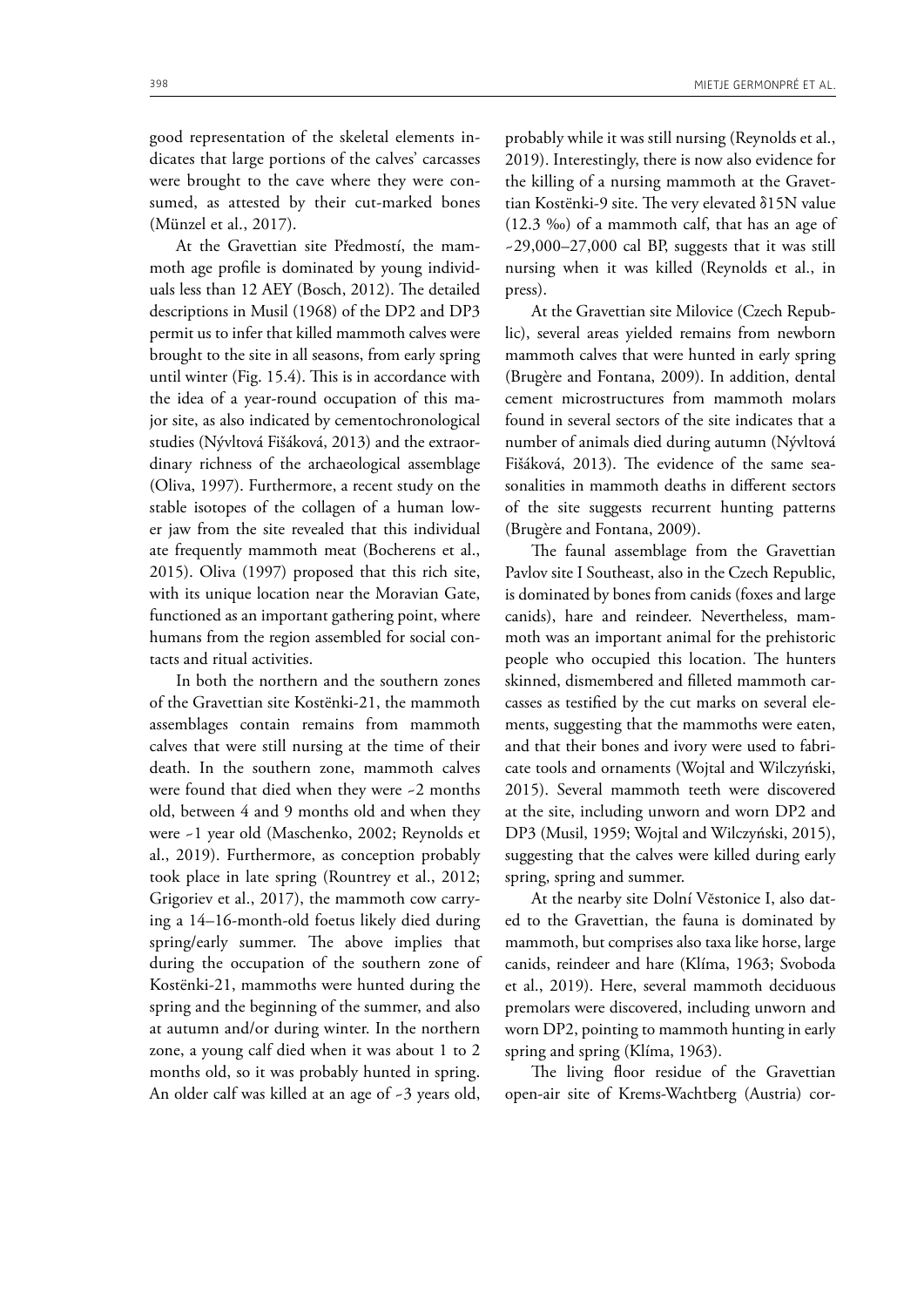responds probably to a single occupation episode. Remains from two adult mammoths, a cow and a bull, and from several subadult and juvenile mammoths, suggest that at least one mammoth herd was hunted (Fladerer, 2003). The attribution of the calf dental remains to Laws' age groups II and IV (Fladerer, 2003) makes an occupation during the winter months and spring likely.

At the Epigravettian site Yudinovo, the wear stages of the dentition (Laws' age groups I, III and IV) from the nursing mammoth calves suggest that they died during early spring, summer, and autumn and/or winter, and that the inhabitants of this site hunted mammoths during both warm and cold seasons.

The Epigravettian site Eliseevichi 1 is, like Yudinovo, located in the Desna valley (Russia). The faunal spectrum is mainly composed of woolly mammoth, reindeer, wolf and polar fox (Demay et al., 2019). Two canid skulls were previously described as those of Palaeolithic dogs (Sablin and Khlopachev, 2002; Germonpré et al., 2009). Cut marks on juvenile and adult bones of the mammoths indicate that the animals were skinned, disarticulated and defleshed. The dental remains of several mammoth calves allowed Demay et al. (2019) to assign them to Laws' age groups I–II and III. This suggests that the calves were killed during the spring and summer months.

From the short and non-exhaustive review above, we can conclude, based on the ontogenetic age attribution of the dentition of mammoth calves, that during the Middle and Upper Palaeolithic, mammoth hunting was not limited to the cold part of the year. This type of hunting could take place in all seasons. At some sites, the hunt was restricted to one or a few seasons, at other sites mammoth calves died year-round. It is possible that Palaeolithic hunters consumed fresh mammoth meat and fat at social gatherings and feasts that included not only people of their own settlements, but also those of neighboring groups (cf. Barkai, 2019; Lewis, this volume; Tanner, this volume), who were invited in order to share and consume as much meat as possible before it was spoiled, and

to enjoy together the great abundance provided by the killing of the proboscidean (cf. Lewis, 2015, this volume; Tanner, this volume). Furthermore, the storage of mammoth meat and fat from animals killed during the warm half of the year must have involved other methods than freezing. Probably, the mammoth meat was also dried and/or smoked (see also Demay et al., this volume). Interestingly, isotopic investigations showed that the consumption of mammoth meat by small (polar fox, wolverine) or large (brown bear) predators was higher for individuals found where prehistoric humans ate a lot of mammoths, as in Předmostí, than at other sites (Bocherens et al., 2015). This suggests that some parts of the carcasses of mammoths hunted by the Upper Palaeolithic hunter-gatherers were also available to predators. Furthermore, it can be presumed that at the Upper Palaeolithic sites with evidence of mammoth hunting, Palaeolithic dogs would have been helpful to transport body parts of the hunted mammoths from the kill sites to the settlements and to protect the stored mammoth resources against plunderers (Germonpré et al., 2020). Remains from Palaeolithic dogs or large canids dog-like in size found at sites with mammoth assemblages have been described from the early Upper Palaeolithic in Western Europe (Goyet; Germonpré et al., 2009), from the middle Upper Palaeolithic in Central and Eastern Europa (Předmostí and several Kostënki sites; Germonpré et al. 2012, 2015; Germonpré and Sablin, 2017; Reynolds et al., 2019) and from the late Upper Palaeolithic in the Russian Plain (Mezin, Mezhirich, Eliseevichi, Yudinovo; Pidoplichko, 1998; Sablin and Khlopachev, 2002; Germonpré et al., 2009; Germonpré and Sablin, 2017).

Predation pressure on female mammoths and their calves by the Upper Palaeolithic hunters could have led to a population decline and opened the mammoth ecological niche to other herbivorous species, such as horses (Drucker et al., 2015). It may also have enabled the immigration of the Siberian clade of mammoths into Europe between 30,000 and 20,000 years ago (Palkopoulou et al., 2013; Fellows Yates et al., 2017). It appears that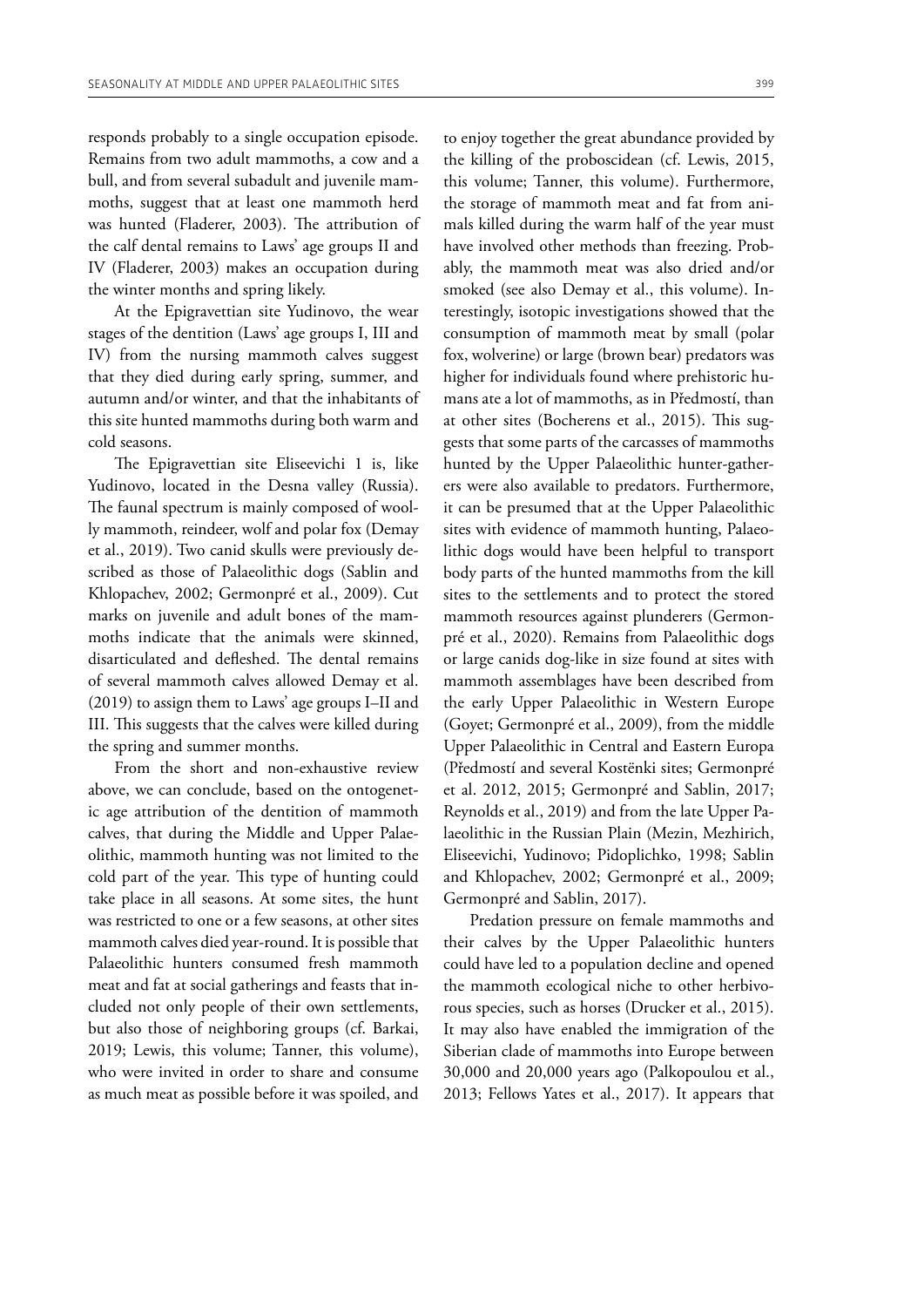the ecological efects of mammoth hunting are visible for the Upper Palaeolithic, but not for the Middle Palaeolithic. This is possibly due to the higher intensity of hunting by modern humans compared to Neanderthals, perhaps related to the lower population density of the latter. This aspect is discussed in more detail by Bocherens and Drucker (this volume).

# 15.6 CONCLUSIONS

Combining all this evidence allows us to propose that nursing mammoth calves (and possibly their mothers) were killed and that their carcasses, heads or other body parts were transported to Middle and Upper Palaeolithic settlements by human hunters. The age at death of these calves implies that mammoth hunting took place during all seasons and was not limited to the cold part of the year. However, it must be pointed out that at Spy, Goyet and Předmostí, and likely at some other sites as well, the mammoth assemblages represent palimpsests and could refect several hunting episodes (cf. Germonpré et al., 2014).

# ACKNOWLEDGEMENTS

The first author is grateful to the organizers of the "Human-elephant interactions: from past to present" symposium for the invitation to present a contribution at this very interesting symposium and to participate in this volume. The authors thank the anonymous reviewer for their helpful comments. Alexander Bessudnov' research is supported by RFBR grants No. 18-39-20009, 18-00-00837, and State Assignment N° 0184-2019-0001. Mikhail Sablin is supported by ZIN RAS (state assignment N° AAAA-A19-119032590102-7). Martina Lázničková-Galetová was supported by the Ministry of Culture of the Czech Republic by institutional fnancing of long-term conceptual development of the research institution (the Moravian Museum, MK000094862).

# REFERENCES

- Absolon, K., Klíma, B., 1977. Předmostí ein Mammutjägerplatz in Mähren. Fontes Archaeologiae Moraviae 8, Archeologický ústav CSAV v Brnĕ, Prague.
- Agam, A., Barkai, R., 2016. Not the brain alone: the nutritional potential of elephant heads in Paleolithic sites. Quaternary International 406, 218–226.
- Agam, A., Barkai, R., 2018. Elephant and mammoth hunting during the Paleolithic: a review of the relevant archaeological, ethnographic and ethno-historical records. Quaternary 1, 3.
- Barkai, R., 2019. An elephant to share: rethinking the origins of meat and fat sharing in Palaeolithic societies, in: Lavi, N., Friesem, D. E. (Eds.), Towards a broader view of hunter-gatherer sharing. McDonald Institute Conversations, Cambridge, pp. 153–167.
- Bessudnov, A. A., 2019. Le site du Gravettien récent, Kostenki 21 (Gmélinskaia): les résultats préliminaires des travaux archéologiques de sauvetage des années 2013–2016. L'Anthropologie 123, 423–437.
- BOCHERENS, H., Drucker, D. G., this volume. Isotopic insights on ecological interactions between humans and woolly mammoths during the Middle and Upper Palaeolithic in Europe.
- Bocherens, H., Drucker, D. G., Germonpré, M., Lázničková-Galetová, M., Naito, Y., Wißing, C., Brůžek, J., Oliva, M., 2015. Reconstruction of the Gravettian food-web at Předmostí I using isotopic tracking of bone collagen. Quaternary International 359–360, 211–228.
- Boeskorov, G., Tikhonov, A. N., Lazarev, P. A., 2007. A new fnd of a mammoth calf. Doklady Biological Sciences 417, 480–483.
- Bosch, M. D., 2012. Human-mammoth dynamics in the mid-Upper Palaeolithic of the middle Danube region. Quaternary International 276–277,170–182.
- Boudadi-Maligne, M., Escarguel, G., 2014. A biometric re-evaluation of recent claims for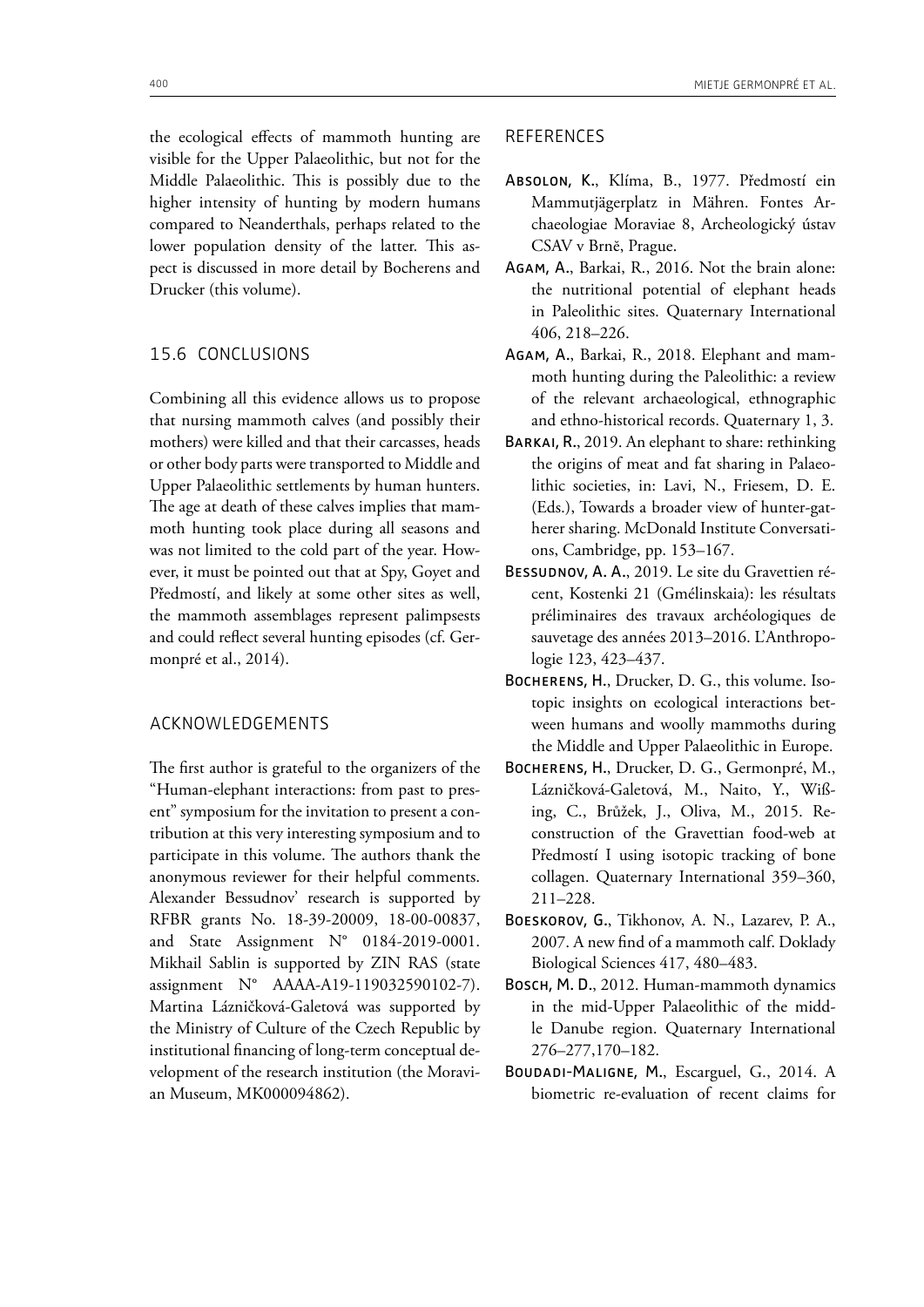Early Upper Palaeolithic wolf domestication in Eurasia. Journal of Archaeological Science 45, 80–89.

- BRUGÈRE A., 2014. Not one but two mammoth hunting strategies in the Gravettian of the Pavlov Hills area (southern Moravia). Quaternary International 337, 80–89.
- Brugère, A., Fontana, L., 2009. Mammoth origin and exploitation patterns at Milovice (Area G excepted), in: Oliva, M. (Ed.), Sídliste mamutího lidu u Milovic pod Pálavou. Studie v Antropologii, Paleoetnologii, Paleontologii a Kvartérní geologie, 27 (N.S. 19). Moravské zemské muzeum e Ústav Anthropos, Brno, pp. 51–106.
- De Loë, A., Rahir, E., 1911. Nouvelles fouilles à Spy, Grotte de la Betche-aux-Rotches. Bulletin de la Société d'Anthropologie de Bruxelles 30, 40–58.
- d'Errico, F., Lázničková-Galetová, M., Caldwell, D., 2011. Identifcation of a possible engraved Venus from Předmostí, Czech Republic. Journal of Archaeological Science 38, 627–683.
- Demay L., Patou-Mathis M., Khlopachev G. A., Sablin M. V., Vercoutere C., 2019. L'exploitation de la faune par les groupes humains du Pléniglaciaire supérieur à Eliseevichi 1 (Russie). L'Anthropologie 123, 345–402.
- Demay, L., Péan, S., Germonpré, M., Obadă, T., Haynes, G., Khlopachev, G. A., Patou-Mathis, M., this volume. Upper Pleistocene hominins and woolly mammoths in the East European Plain.
- Drake, A. G., Coquerelle, M., Colombeau, G., 2015. 3D morphometric analysis of fossil canid skulls contradicts the suggested domestication of dogs during the late Paleolithic. Scientifc Reports 5, 8299.
- Drucker, D. G., Vercoutère, C., Chiotti, L., Nespoulet, R., Crépin, L., Conard, N. J., Münzel, S. C., Higham, T., van der Plicht, J., Lázničková-Galetová, M., Bocherens, H., 2015. Tracking possible decline of woolly mammoth during the Gravettian in the Dor-

dogne and the Swabian Jura using multi-isotope tracking (<sup>13</sup>C, <sup>14</sup>C, <sup>15</sup>N, <sup>34</sup>S, <sup>18</sup>O). Quaternary International 359–360, 304–317.

- Dupont, É., 1871. L'homme pendant les âges de la pierre dans les environs de Dinant-sur Meuse. C. Muquardt, Bruxelles.
- Einwögerer, T., Friesinger, H., Händel, M., Neugebauer Maresch, C., Simon, U., Teschler-Nicola, M., 2006. Upper Palaeolithic infant burials. Nature 444, 285.
- Fellows Yates, J. A., Drucker, D. G., Reiter, E., Heumos, S., Welker, F., Münzel, S. C., Wojtal, P., Lázničková-Galetová, M., Conard, N. J., Herbig, A., Bocherens, H., Krause, J., 2017. Central European woolly mammoth population dynamics: insights from Late Pleistocene mitochondrial genomes. Scientifc Reports 7, 17714.
- Fisher, D. C., Shirley, E. A., Whalen, C. D., Calamari, Z. T., Rountrey, A. N., Buigues, B., Lacombat, F., Grigoriev, S. E., Lazarev, P. A., 2014. X-ray computed tomography of two mammoth calf mummies. Journal of Paleontology 88, 664–675.
- Fladerer, F. A., 2003. A calf-dominated mammoth age profle from the 27 kyBP stadial Krems-Wachtberg site in the middle Danube valley, in: Reumer, J. W. F., de Vos, J., Mol, D. (Eds.), Advances in mammoth research (Proceedings of the Second International Mammoth Conference, Rotterdam, May 16-20 1999). Deinsea, pp. 135–158.
- FLAS, D., 2011. The Middle to Upper Paleolithic transition in Northern Europe: the Lincombian-Ranisian-Jerzmanowician and the issue of acculturation of the last Neanderthals. World Archaeology 43, 605–627.
- Fraipont, J., Lohest, M., 1886. La race humaine de Néanderthal ou de Canstadt, en Belgique. Recherches ethnologiques sur des ossements humains, découverts dans des dépôts quaternaires d'une grotte à Spy et détermination de leur âge géologique. Note préliminaire. Bulletin de l'Académie royale des Sciences de Belgique, 3ème série, 12, 741–784.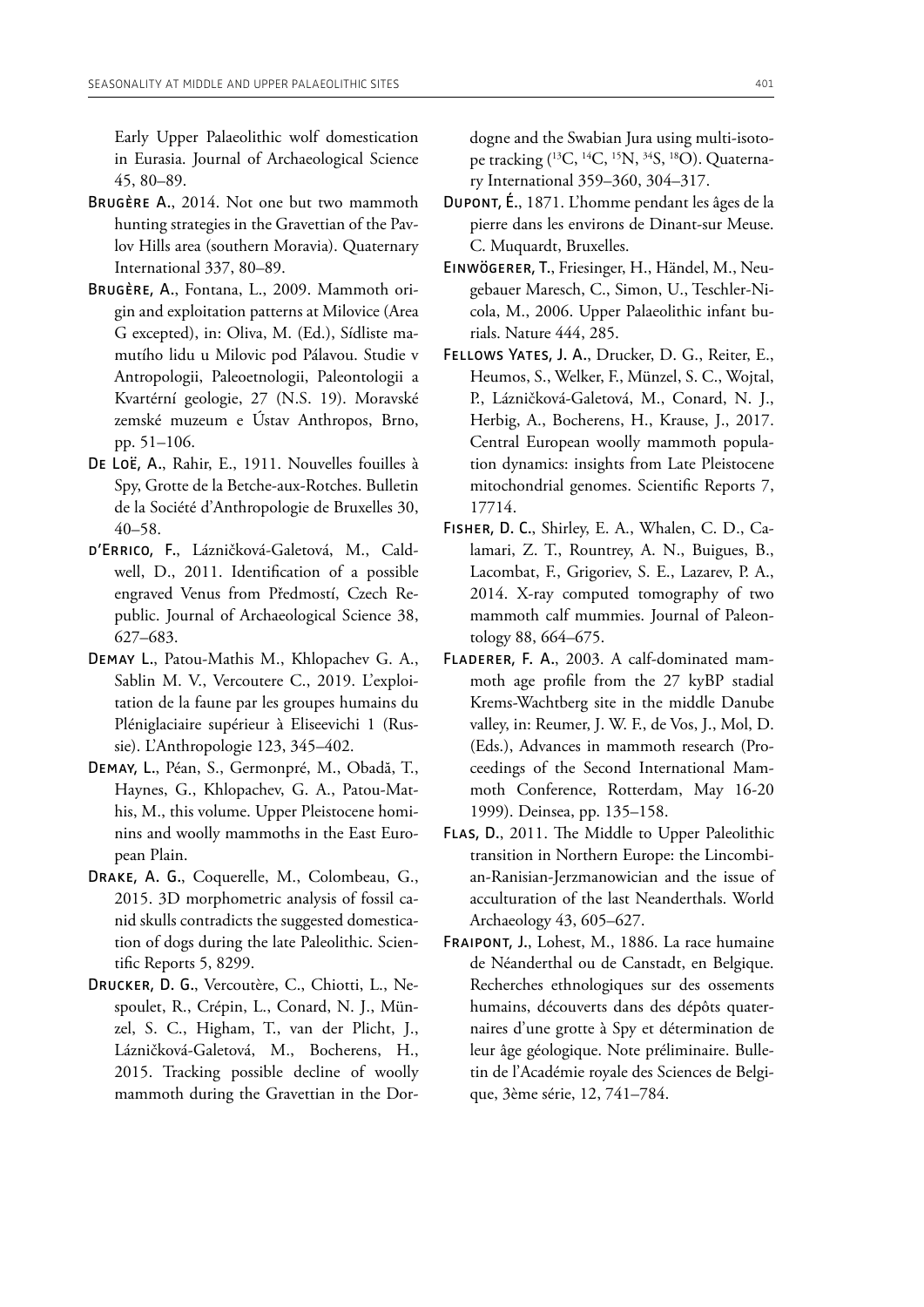- Fraipont, J., Lohest, M., 1887. La race humaine de Néanderthal ou de Canstadt en Belgique. Recherches ethnologiques sur des ossements humains, découverts dans des dépôts quaternaires d'une grotte à Spy et détermination de leur âge géologique. Archives de Biologie 7, 587–757.
- Galeta, P., Lázničková-Galetová, M., Sablin, M., Germonpré, M., 2021. Morphological evidence for early dog domestication in the European Pleistocene: new evidence from a randomization approach to group differences. The Anatomical Record, 304, 42–62.
- Germonpré, M., 1993. Osteometric data on Late Pleistocene mammals from the Flemish Valley, Belgium. Studiedocumenten van het K.B.I.N. 72, 1–135.
- Germonpré, M. 2001. A reconstruction of the spatial distribution of the faunal remains from Goyet, Belgium. Notae praehistoricae 21, 57–65.
- Germonpré, M., Sablin, M. V., 2017. Chapter 2. Humans and mammals in the Upper Palaeolithic of Russia, in: Albarella, U., Russ, H., Vickers, K., Viner-Daniels, S. (Eds.), Oxford Handbook of Zooarchaeology. Oxford University Press, Oxford, pp. 25–38.
- Germonpré, M., Sablin, M., Khlopachev, G. A., Grigoreiva, G. V. 2008. Possible evidence of mammoth hunting during the Epigravettian at Yudinovo, Russian Plain. Journal of Anthropological Archaeology 27, 475–492.
- Germonpré, M., Sablin, M. V., Stevens, R. E., Hedges, R. E. M, Hofreiter, M., Stiller, M., Després, V. R., 2009. Fossil dogs and wolves from Palaeolithic sites in Belgium, the Ukraine and Russia: osteometry, ancient DNA and stable isotopes. Journal of Archaeological Science 36, 473–490.
- Germonpré, M., Lázničková-Galetová, M., Sablin, M. 2012. Palaeolithic dog skulls at the Gravettian Předmostí site, the Czech Republic. Journal of Archaeological Science 39, 184-202.
- Germonpré, M., Udrescu, M., Fiers, E., 2013. The fossil mammals of Spy. Anthropologica et Praehistorica, 123/2012, 298–327.
- Germonpré, M., Udrescu, M., Fiers, E., 2014. Possible evidence of mammoth hunting at the Neanderthal site of Spy (Belgium), Quaternary International 337, 28–42.
- Germonpré, M., Lázničková-Galetová, M., Losey, R. J., Räikkönen, J., Sablin, M. V., 2015. Large canids at the Gravettian Předmostí site, the Czech Republic: the mandible. Quaternary International 359–360, 261–279.
- Germonpré, M., Lázničková-Galetová, M., Sablin, M. V., Bocherens, H., 2018. Self-domestication or human control? The Upper Palaeolithic domestication of the dog, in: Stépanof, C., Vigne, J. D. (Eds.), Hybrid communities: biosocial approaches to domestication and other trans-species relationships. Routledge, London, pp. 39–64.
- Germonpré, M., Lázničková-Galetová, M., Sablin, M. V., Bocherens, H., 2020. Could incipient dogs have enhanced diferential access to resources among Upper Palaeolithic hunter-gatherers in Europe?, in: Moreau L. (Ed.), Social inequality before farming? Multidisciplinary approaches to the study of social organisation in prehistoric and extant hunter-gatherer-fsher societies. McDonald Institute Conversations, Cambridge, pp. 179–200.
- Guil-Guerrero, J. L., Tikhonov, A., Rodríguez-García, I., Protopopov, A., Grigoriev, S., Ramos-Bueno, R. P., 2014. The fat from frozen mammals reveals sources of essential fatty acids suitable for Palaeolithic and Neolithic humans. PloS ONE 9, e84480.
- Grigoriev, S. E., Fisher, D. C., Obadă, T., Shirley, E. A., Rountrey, A. N., Savvinov, G. N., Garmaeva, D. K., Novgorodov, G. P., Cheprasov, M. Y., Vasilev, S. E., Goncharov, A. E., Masharskiy, A., Egorova, V. E., Petrova, P. P., Egorova, E. E., Akhremenko, Y. A., van der Plicht, J., Galanin, A. A., Fedorov, S. E., Ivanov, E. V., Tikhonov, A. N., 2017. A woolly mammoth (*Mammuthus primigenius*) carcass from Maly Lyakhovsky Island (New Siberian Islands, Russian Federation). Quaternary International 445, 89–103.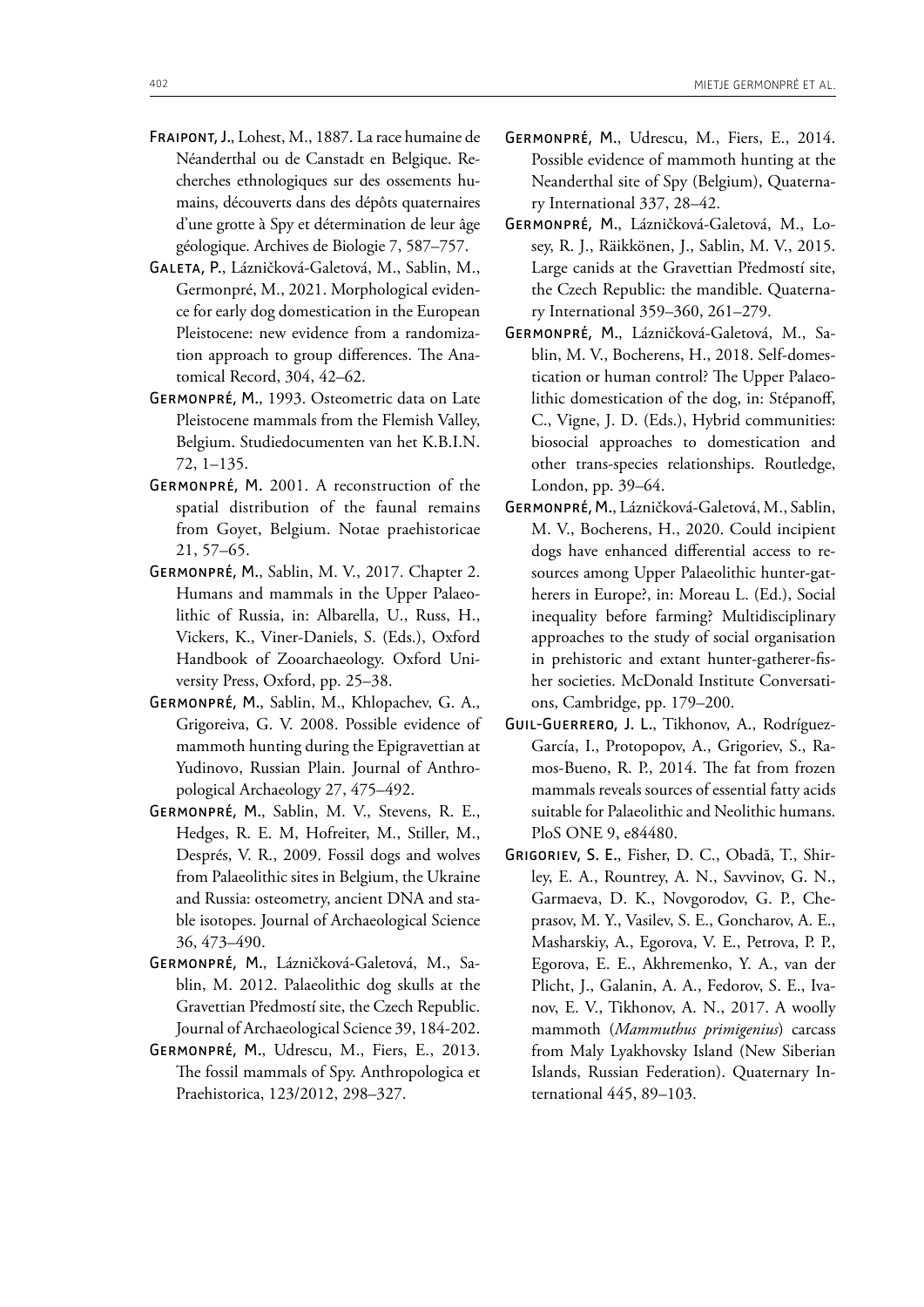- Haynes, G., 1991. Mammoths, mastodonts, and elephants. biology, behavior, and the fossil record. Cambridge University Press, Cambridge.
- Haynes, G. 2017. Finding meaning in mammoth age profles. Quaternary International 443, 65–78.
- IAKOVLEVA, L., 2015. The architecture of mammoth bone circular dwellings of the Upper Palaeolithic settlements in Central and Eastern Europe and their socio-symbolic meanings. Quaternary International 359–360, 324–334.
- Ivanova, M. A., Kuz'mina, I. E., Praslov, N. D., 1987. Fauna mlekopitaiushchikh Gmelinskoi pozdnepaleoliticheskoi stoianki na Donu. Trudy Zoologicheskogo Instituta AN SSSR, 168, 66–86.
- Janssens, L., Spanoghe, I., Miller, R., Van Dongen, S., 2016. Can orbital angle morphology distinguish dogs from wolves? Zoomorphology 135, 149–158.
- Janssens, L., Perri, A., Crombé, P., Van Dongen, S., Lawler, D., 2019. An evaluation of classical morphologic and morphometric parameters reported to distinguish wolves and dogs. Journal of Archaeological Science: Reports 23, 501–533.
- Khlopachev, G. A., 2019. Le site Paléolithique supérieur de Yudinovo: résultats des recherches archéologiques des années 2004–2016. L'Anthropologie, 123, 403–422.
- Klíma, B., 1963. Dolní Věstonice Výzkum tábořiště lovců mamutů v letech 1947-1952. Academia, Prague.
- Laws, R. M., 1966. Age criteria for the African elephant, *Loxodonta a. africana*. East African Wildlife Journal 4, 1–37.
- Lázničková-Galetová, M., 2016. Perforated animal teeth, in: Svoboda, J. (Ed.), Dolní Věstonice II. Chronostratigraphy, paleoethnology, paleoanthropology. The Dolní Věstonice Studies 21, pp. 313–322.
- Lewis, J., 2015. Where goods are free but knowledge costs: hunter-gatherer ritual economics in western Central Africa. Hunter Gather Research 1, 1–27.
- Lewis, J., this volume. BaYaka elephant hunting in Congo: the importance of ritual and technique.
- Lyman, R. L., 1994. Vertebrate taphonomy. Cambridge University Press, Cambridge.
- MAGLIO, V. J., 1973. Origin and evolution of the Elephantidae. Transactions of the American Philosophical Society 63, 1–149.
- Maschenko, E. N., 2002. Individual development, biology and evolution of the woolly mammoth. Cranium 19, 1–120.
- Maschenko, E. N., Protopopov, A. V., Plotnikov, V. V., Pavlov, I. S., 2013. Specifc characters of the mammoth calf (*Mammuthus primigenius*) from the Khroma River (Yakutia). Biology Bulletin 40, 626–641.
- McNeil P., Hills L. V., Kooyman B., Tolman S. M., 2005. Mammoth tracks indicate a declining Late Pleistocene population in southwestern Alberta, Canada. Quaternary Science Reviews 24, 1253–1259.
- Metcalfe, J. Z., Longstafe, F. J., Grant D. Zazula, G. D., 2010. Nursing, weaning, and tooth development in woolly mammoths from Old Crow, Yukon, Canada: implications for Pleistocene extinctions. Palaeogeography, Palaeoclimatology, Palaeoecology 298, 257–270.
- Morey, D. F., 2014. In search of Paleolithic dogs: a quest with mixed results. Journal of Archaeological Science 52, 300–307.
- Münzel, S. C., Wolf, S., Drucker, D. G., Conard, N. J., 2017. The exploitation of mammoth in the Swabian Jura (SW-Germany) during the Aurignacian and Gravettian period. Quaternary International 445, 184–199.
- Musil, R., 1958. Morfologická a metrická charakteristika předmosteckých mamutů. Acta Musei Moraviae 43, 95–110.
- Musil, R., 1959. Osteologický material z paleolitického sídliště v Pavlovĕ. Anthropozoikum 8, 83–106.
- Musil, R., 1968. Die Mammutmolaren von Předmostí (ČSSR). Paläontologische Abhandlungen A 3, 1–192.
- Musil, R., 2008. The paleoclimatic and paleoenvironmental conditions at Předmostí, in: Ve-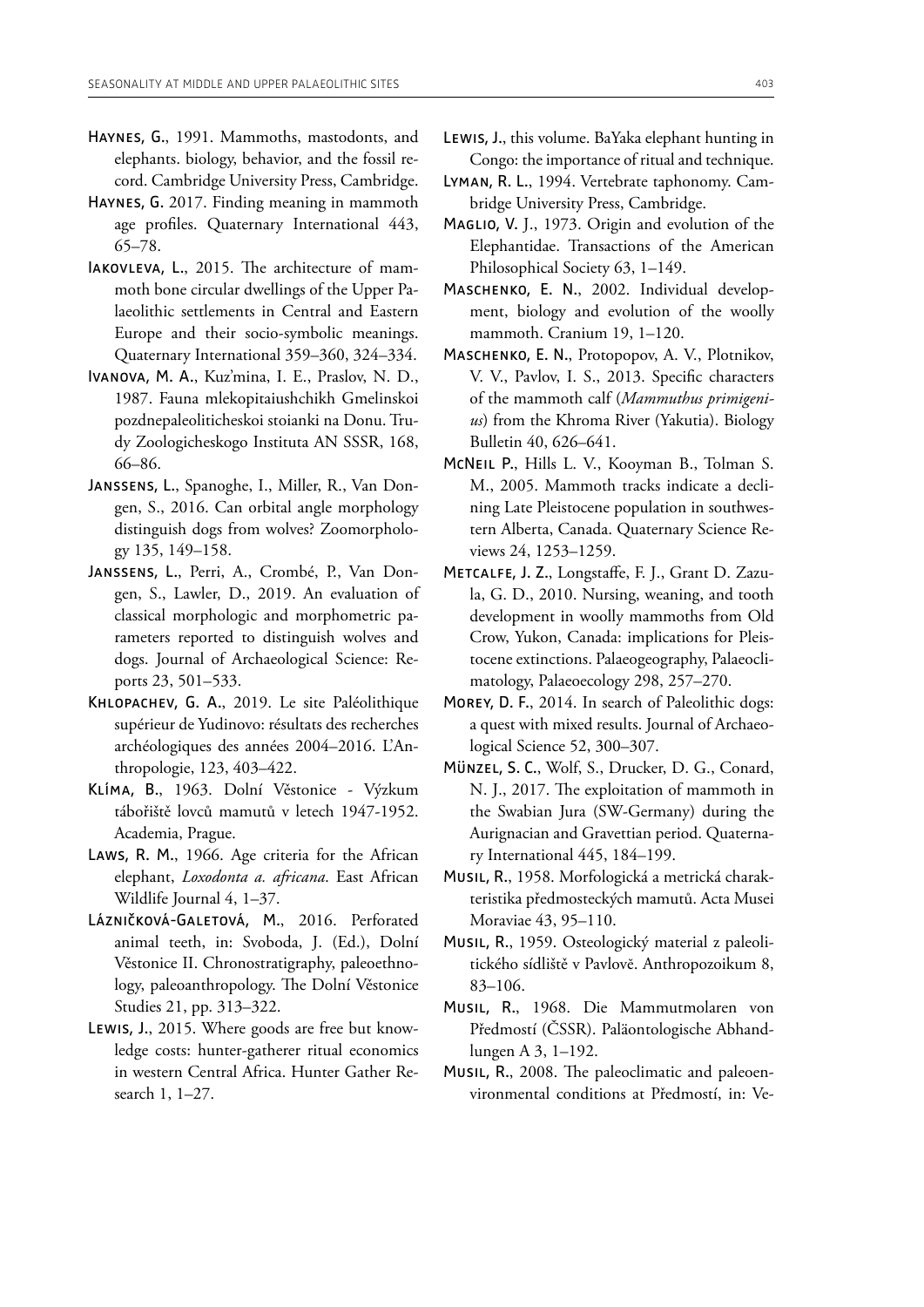lemínská, J., Brůžek, J. (Eds.), Early modern humans from Předmostí near Přerov, Czech Republic. A new reading of old documentation. Academia, Prague, pp. 15–20.

- Nikolskiy, P., Pitulko, V., 2013. Evidence from the Yana Palaeolithic site, Arctic Siberia, yields clues to the riddle of mammoth hunting. Journal of Archaeological Science 40, 4189–4197.
- Nývltová Fišáková, M., 2013. Seasonality of Gravettian sites in the Middle Danube Region and adjoining areas of Central Europe. Quaternary International 294, 120–34.
- Nývltová Fišáková, M., Nývlt, D., Škrdla, P., 2007. Late Paleolithic site in Boršice near Buchlovice in Moravia. Zprávy o geologických výzkumech 40, 85–89.
- Nuzhnyi, D., I., Praslov, N. D., Sablin, M. V., 2014. Pervyi sluchai podtverzhdeniia uspeshnoi okhoty na mamonta v Evrope (stoianka Kostënki 1, Rossiia), in: Khlopachëv G. A. (Ed.), Svod arkheologicheskikh istochnikov Kunstkamery. Vyp. 4: Istoriia arkheologicheskogo sobraniia MAE. Verkhnii paleolit. MAE RAN, Saint Petersburg, pp. 354-355.
- Oliva, M., 1997. Les sites pavloviens près de Předmostí. A propos de la chasse au mammouth au Paléolithique supérieur. Acta Musei Moraviae, Scientiae Sociales 82, 3–64.
- Oliva, M., 2007. Gravettien na Moravě. Dissertationnes archaeologicae Brunenses/Pragensesque 1. Brno-Prague.
- Oliva, M., 2009. Sídliště mamutího lidu u Milovic pod Pálavou. Anthropos, Brno.
- OTTE, M., 1979. Le paléolithique supérieur ancient en Belgique. Monographies d'Archéologie Nationale 5, 1–684.
- Palkopoulou, E., Dalén, L., Lister, A. M., Vartanyan, S., Sablin, M., Sher, A., Edmark, V.N., Barndström, M. D., Germonpré, M., Barnes, I., Tomas, J. A., 2013. Holarctic genetic structure and range dynamics in the woolly mammoth. Proceedings of the Royal Society B 280, 20131910.
- Péan, S., 2015. Mammouth et comportements de subsistance à l'Épigravettien: analyse archéo-

zoologique du secteur de la fosse no 7 associée à l'habitation no 1 de Mezhyrich (Ukraine). L'Anthropologie 119, 417–463.

- PIDOPLICHKO, I. G., 1998. Upper Palaeolithic dwellings of mammoth bones in the Ukraine. BAR International Series 712, Oxford.
- Pitulko, V. V., Pavlova, E. Y., Basilyan, A. E., 2016. Mass accumulations of mammoth (mammoth 'graveyards') with indications of past human activity in the northern Yana-Indighirka lowland, Arctic Siberia. Quaternary International 406, 202–217.
- POKORNÝ, M., 1951. Příspěvek k paleontologii diluvia v Předmostí u Přerova. Časopis Moravského Musea v Brnĕ 36, 33–52.
- Polanská,. 2018. Questionnement sur la diversité du Pavlovien morave par l'étude technologique des gisements de Milovice I, Pavlov I, Pavlov VI, Dolní Věstonice II-WS, Předmostí Ib (République tchèque). Ph.D. dissertation, Université Paris I, Panthéon Sorbonne, Paris.
- Poole, J. H., Lee, P. C., Njiraini, N., Moss, C., 2011 Longevity, competition and musth: a long-term perspective on male reproductive strategies, in: Moss C. J., Croze H., Lee P. C. (Eds.), The Amboseli elephants: a long-term perspective on a long-lived mammal. University of Chicago Press, Chicago, pp. 272–286.
- Posth, C., Renaud, G., Mittnik, A., Drucker, D. G., Rougier, H., Cupillard, C., Valentin, F., Thevenet, C., Furtwängler, A., Wißing, C., Francken, M., Malina, M., Bolus, M., Lari, M., Gigli, E., Capecchi, G., Crevecoeur, I., Beauval, C., Flas, D., Germonpré, M., van der Plicht, J., Cottiaux, R., Gély, B., Ronchitelli, A., Wehrberger, K., Grigorescu, D., Svoboda, J., Semal, P., Caramelli, D., Bocherens, H., Harvati, K., Conard, N. J., Haak, W., Powell, A., Krause, J., 2016. Pleistocene mitochondrial genomes suggest a single major dispersal of non-Africans and a Late Glacial population turnover in Europe. Current Biology 26, 1–7.
- PRASLOV, N. D., 1985. Gravirovannye izobrazheniia zhivotnykh v Gmelinskoi pozdne-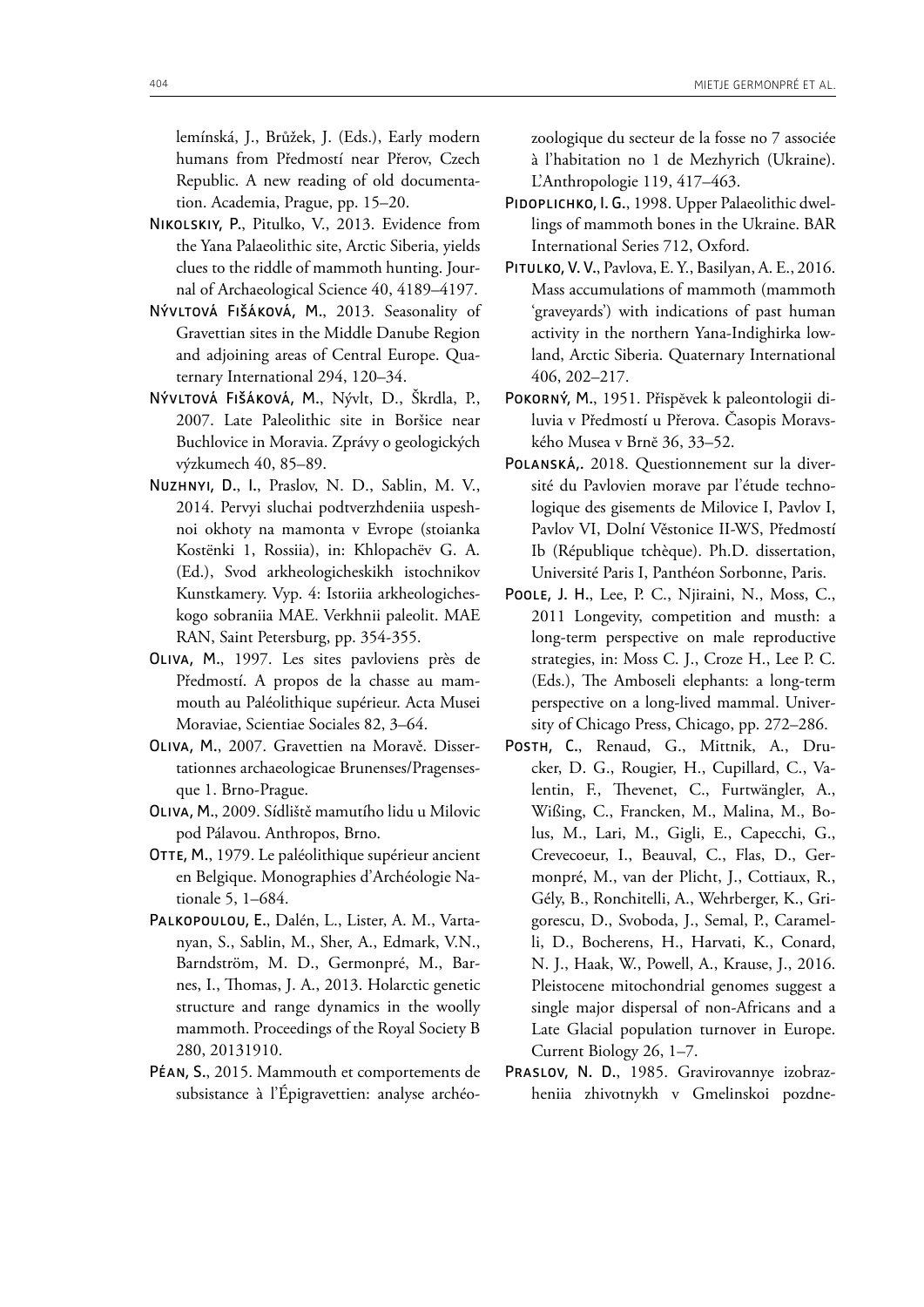paleoliticheskoi stoianke (Kostёnki 21), in: Vereshchagin N. K., Kuz'mina I. E., (Eds.), Mlekopitaiushchiye Severnoi Evrazii v chetvertichnom periode. Trudy Zoologicheskogo instituta 131, Zoologicheskii institut AN SSSR, Saint Petersburg, pp. 114–118.

- Praslov, N. D., 2000. Outils de chasse du Paléolithique de Kostenki. Anthropologie et Préhistoire 111, 37.
- Praslov, N. D., Ivanova, M. A., 1982. Kostënki 21 (Gmelinskaia stoianka), in: Praslov, N. D., Rogachëv, A. N. (Eds.), Paleolit Kostënkovsko-Borshchëvskogo raiona na Donu. 1879–1979: Nekotorye itogi polevykh issledovanii. Nauka, Saint Petersburg, pp. 198–210.
- Pryor, A. J. E., Beresford-Jones, D. G., Dudin, A. E., Ikonnikova, E. M., Hofecker, J. F., Gamble, C., 2020. The chronology and function of a new circular mammoth-bone structure at Kostenki 11. Antiquity 94, 323–341.
- Reshef, H., Barkai, R., 2015. A taste of an elephant: The probable role of elephant meat in Paleolithic diet preferences. Quaternary International 379, 28–34.
- Reynolds, N., Germonpré, M., Bessudnov, A. A., Sablin, M. V., 2019. The Late Gravettian Site of Kostënki 21 Layer III, Russia: a chronocultural reassessment based on a new interpretation of the signifcance of intra-site spatial patterning. Journal of Paleolithic Archaeology 2, 160–210.
- Reynolds, N., Lisitsyn, L., Es'kova, D., Zheltova, M., Buckley, M., in press. Kostënki 9: chronology and lithic technotypology of a Gravettian site in Russia. Quaternary International. <https://doi.org/10.1016/j.quaint.2020.11.038>
- Rougier, H., Crevecoeur, I., Fiers, E., Hauzeur, A., Germonpré, M., Maureille, B., Semal, P., 2004. Collections de la Grotte de Spy: (re)découvertes et inventaire anthropologique. Notae Praehistoricae 24, 181–190.
- Rougier, H., Crevecoeur, I., Beauval, C., Posth, C., Flas, D., Wißing, C., Furtwängler, A., Germonpré, M., Gómez-Olivencia, A., Semal, P., van der Plicht, J., Bocherens, H., Krause, J., 2016. Neandertal cannibalism and Neandertal

bones used as tools in Northern Europe. Scientifc Reports 6, 29005.

- Rountrey, A. N., Fisher, D. C., Vartanyan, S., Fox, S. L., 2007. Carbon and nitrogen isotope analyses of a juvenile woolly mammoth tusk: evidence of weaning. Quaternary International 169–170, 166–173.
- Rountrey, A. N., Fisher, D. C., Tikhonov, A. N., Kosintsev, P. A., Lazarev, P. A., Boeskorov, G., Buigues, B., 2012. Early tooth development, gestation, and season of birth in mammoths. Quaternary International 255, 196–205.
- Rucquoy, A., 1886–1887. Note sur les fouilles faites en août 1879 dans la caverne de la Bècheaux-Roches, près de Spy. Bulletin de la Société d'Anthropologie de Bruxelles 5, 318–328.
- Sablin, M. V., 2019. Epigravettiiskaia stoianka Iudinovo: mamont i chelovek. Camera Praehistorica 1, 108–127.
- SABLIN, M. V., Khlopachev, G. A., 2002. The earliest Ice Age dogs: evidence from Eliseevichi 1. Current Anthropology 43, 795–798.
- Sablin, M. V., Reynolds, N., Iltsevich, K., Germonpré, M., submitted. The Epigravettian site of Yudinovo, Russia: mammoth bone structures as ritualized middens.
- Semal, P., Rougier, H., Crevecoeur, I., Jungels, C., Flas, D., Hauzeur, A., Maureille, B., Germonpré, M., Bocherens, H., Pirson, S., Cammaert, L., De Clerck, N., Hambucken, A., Higham, T., Toussaint, M., van der Plicht, J., 2009. New data on the late Neandertals: direct dating of the Belgian Spy fossils. American Journal of Physical Anthropology 138, 421–428.
- Sinitsyn, A. A., Stepanova, K. N., Petrova, E. A., 2019. Novoe priamoe svidetel'stvo okhoty na mamonta iz Kostënok. Prehistoric Archaeology. Journal of Interdisciplinary Studies, 1, 149–158.
- SOFFER O., 1985. The Upper Paleolithic of the Central Russian Plain. Academic Press, Orlando.
- SVOBODA, J., 2001. Gravettian mammoth bone deposits in Moravia, in: Cavarreta, G., Gioia, P., Mussi, M., Palombo, M. R. (Eds.), The